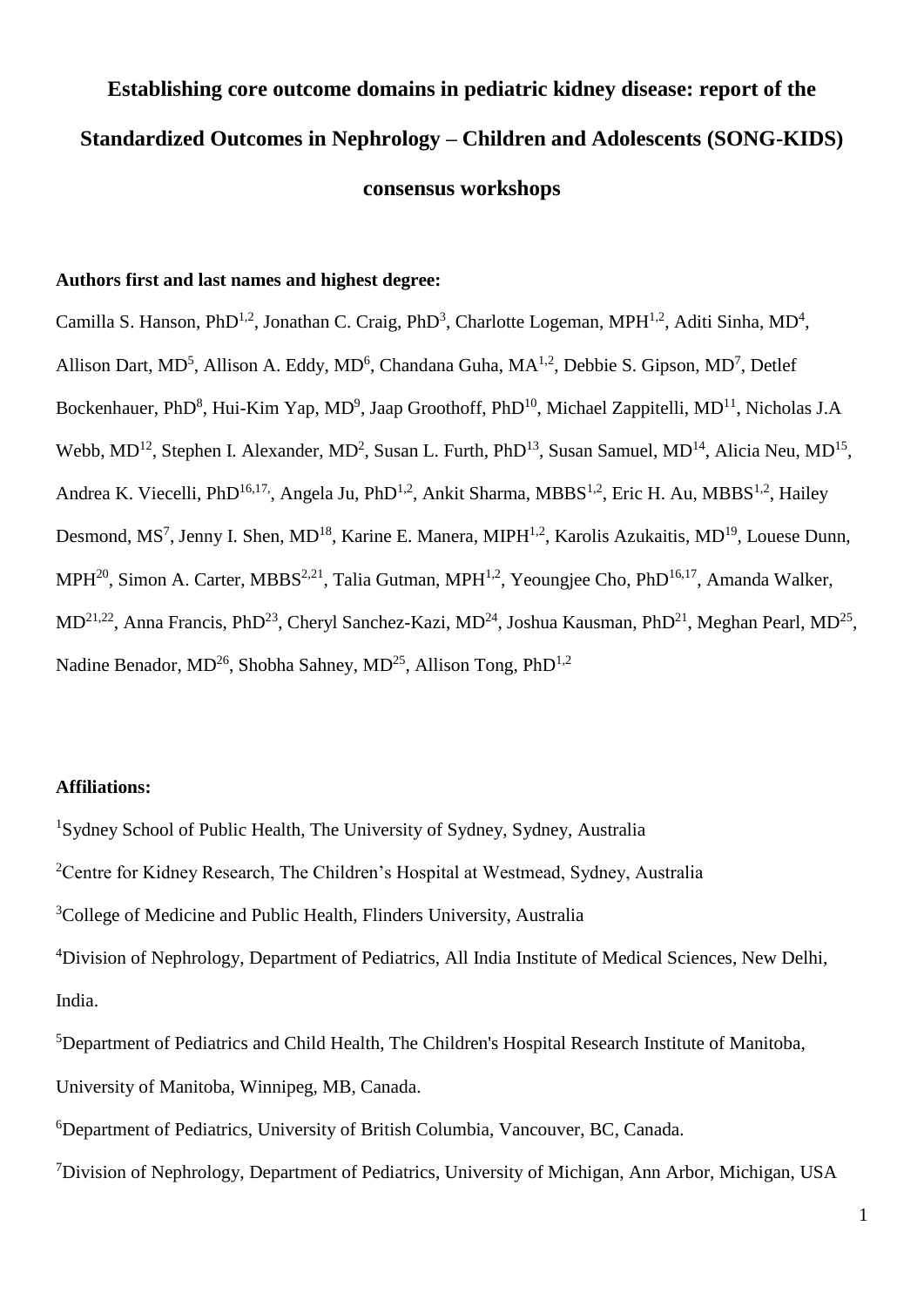<sup>8</sup>UCL Department of Renal Medicine Great Ormond Street Hospital for Children NHS Foundation Trust, London, UK.

<sup>9</sup>Department of Pediatrics, Yong Loo Lin School of Medicine, National University of Singapore, Singapore, Singapore.

<sup>10</sup>Department of Pediatric Nephrology, Emma Children's Hospital AMC Academic Medical Center, Amsterdam, The Netherlands.

<sup>11</sup>Department of Nephrology, SickKids, Toronto, Canada.

<sup>12</sup>Department of Paediatric Nephrology and NIHR/Wellcome Trust Clinical Research Facility University of Manchester, Manchester Academic Health Science Centre, Royal Manchester Children's Hospital Manchester, UK

<sup>13</sup>Department of Pediatrics, Perelman School of Medicine at the University of Pennsylvania, Children's Hospital of Philadelphia, Philadelphia, Pennsylvania, USA

<sup>14</sup>Department of Pediatrics, Section of Nephrology, University of Calgary, Calgary, AB, Canada.

<sup>15</sup>Division of Pediatric Nephrology, The Johns Hopkins University School of Medicine, Baltimore, USA

<sup>16</sup>Department of Nephrology, Princess Alexandra Hospital, Brisbane, Australia;

<sup>17</sup>Australasian Kidney Trials Network, The University of Queensland, Brisbane, Australia;

<sup>18</sup>Division of Nephrology and Hypertension, Lundquist Institute at Harbor-UCLA Medical Center, Torrance, USA

<sup>19</sup>Center of Pediatrics, Institute of Clinical Medicine, Faculty of Medicine, Vilnius University, Vilnius, Lithuania

<sup>20</sup>Sheffield Teaching Hospitals NHS Foundation Trust, S5 7AU, Sheffield, UK

<sup>21</sup>Department of Nephrology and Murdoch Children's Research Institute, Royal Children's Hospital,

Melbourne, Victoria, Australia

<sup>22</sup>Department of Pediatrics, University of Melbourne, Victoria, Australia

<sup>23</sup>Child and Adolescent Renal Service, Queensland Children's Hospital, Brisbane, Queensland, Australia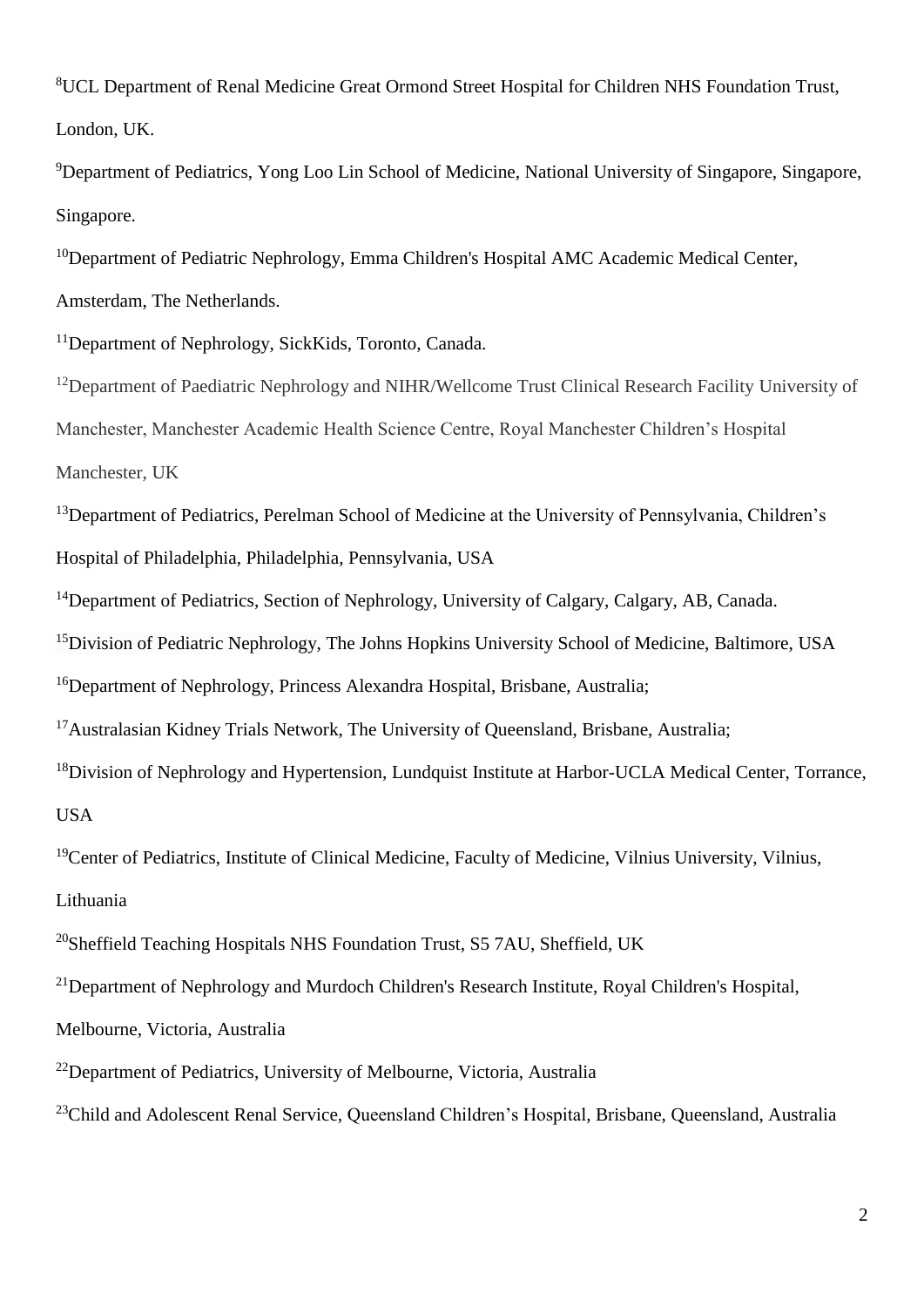<sup>24</sup>Department of Pediatrics, Loma Linda University Children's Hospital, Loma Linda, California, United **States** 

<sup>25</sup>Department of Pediatrics, Division of Nephrology, University of California Los Angeles, David Geffen School of Medicine at UCLA, Los Angeles, USA

<sup>26</sup>Rady Children's Hospital, University of California at San Diego, San Diego, USA

#### **Corresponding author:**

Camilla Sara Hanson

Centre for Kidney Research, The Children's Hospital at Westmead, Westmead, NSW 2145, Sydney, Australia

Phone: +61 2 98451466 Fax: +61 2 9845 1491 Email: [camilla.hanson@sydney.edu.au](mailto:camilla.hanson@sydney.edu.au)

#### **Sources of support**

CSH is supported by the NHMRC Program Grant (ID1092957). AT is supported by a NHMRC Fellowship (ID1106716). SAC is supported by the NHMRC Post-graduate Scholarship (ID 1168994). AKV is supported by a Jacquot Research Establishment Fellowship and a Princess Alexandra Research Foundation Grant. EHA is supported by a NHMRC Postgraduate Scholarship (ID 1168606) and a RACP Jacquot NHMRC Award for Excellence. TG is supported by a NHMRC Postgraduate Scholarship (ID1169149). The study was funded by The University of Sydney Research Accelerator Grant and the NHMRC Program Grant Better Evidence and Translation in Chronic Kidney Disease (BEAT-CKD) (ID1092957). The authors have no conflicts of interest relevant to this article to disclose.

**Running headline:** Core outcomes in children with CKD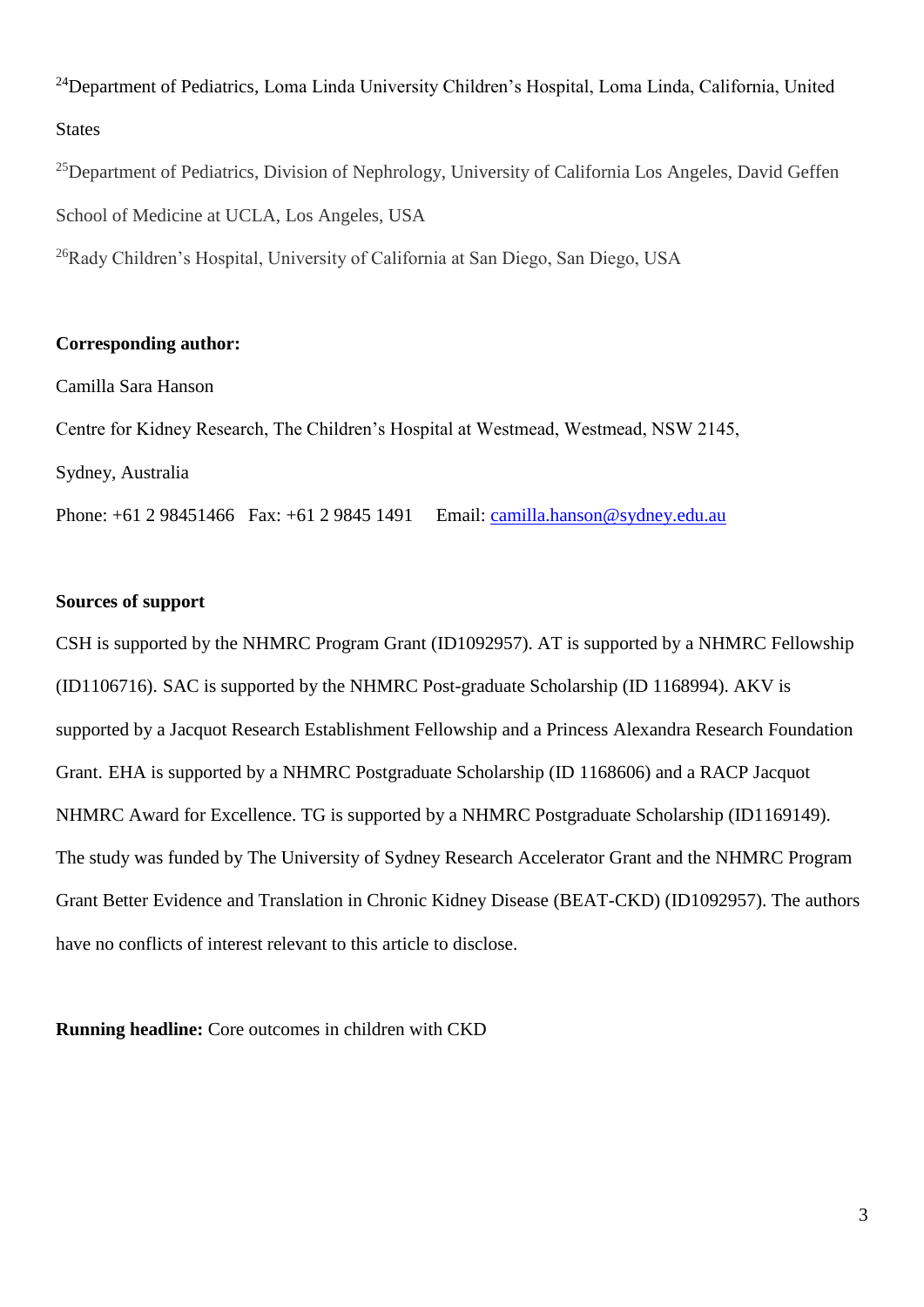#### **ABSTRACT**

Trials in children with chronic kidney disease (CKD) do not consistently report outcomes that are critically important to patients and caregivers. This can diminish the relevance and reliability of evidence for decisionmaking, limiting the implementation of results into practice and policy. As part of the Standardized Outcomes in Nephrology – Children and Adolescents (SONG-Kids) initiative, we convened two consensus workshops in San Diego, United States (7 patients, 24 caregivers, 43 health professionals; and Melbourne, Australia (7 patients, 23 caregivers, 49 health professionals). This report summarizes the discussions on the identification and implementation of the SONG-Kids core outcomes set. Four themes were identified; survival and life participation are common high priority goals, capturing the whole child and family, ensuring broad relevance across the patient journey, and requiring feasible and valid measures. Stakeholders supported the inclusion of mortality, infection, life participation and kidney function as the core outcomes domains for children with CKD.

#### **Key words:**

Children Chronic kidney disease Dialysis Transplant Core outcomes set Patient-centered care **Outcomes** 

Trials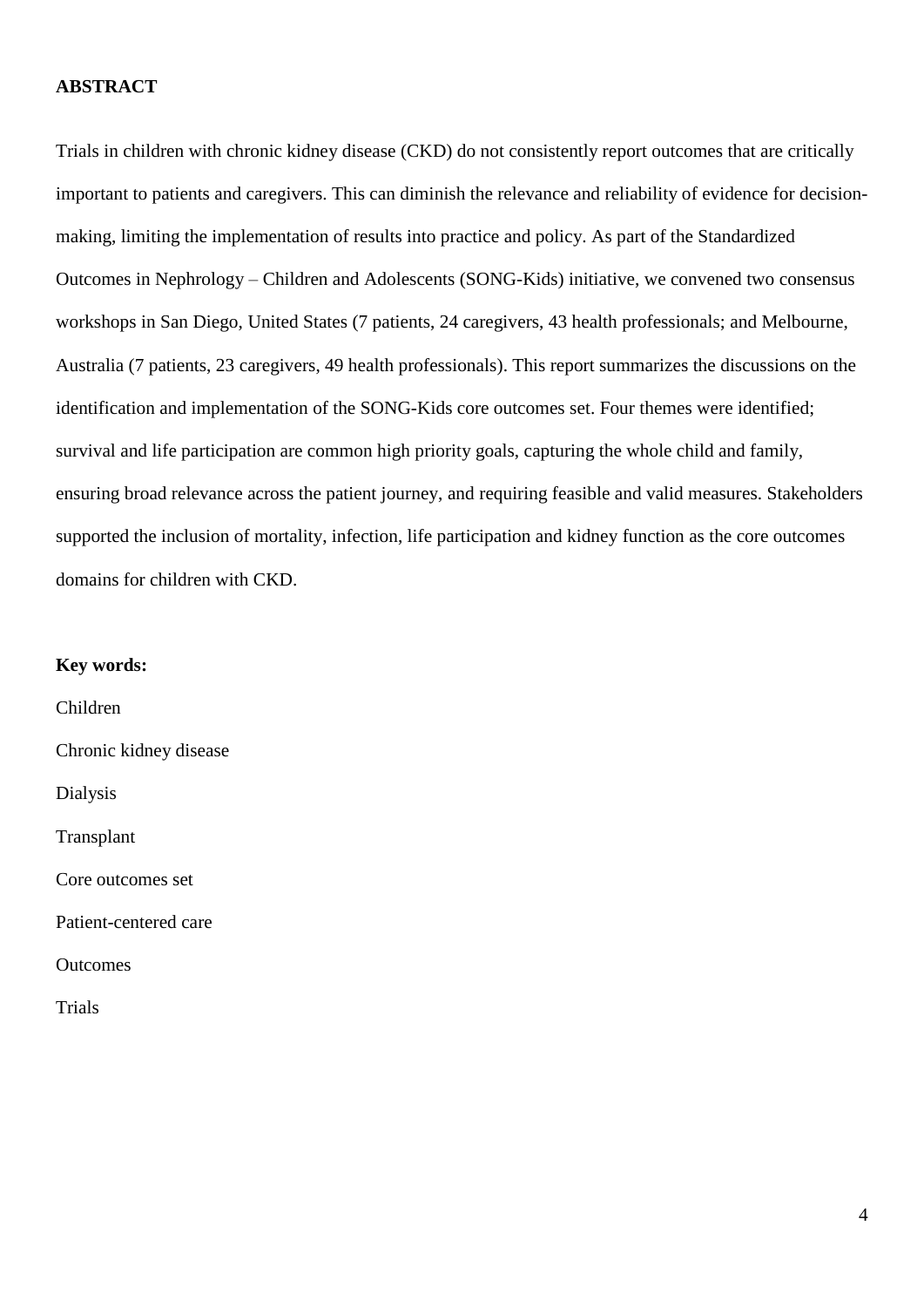#### **INTRODUCTION**

Children with chronic kidney disease (CKD) have a substantially higher risk of mortality and lifethreatening comorbidities, compared to their age-matched peers $1-3$ . Moreover, they have to contend with invasive interventions, appointments, hospitalizations, infections, complex treatment regimens, and lifestyle restrictions<sup>4-9</sup>, whilst also attempting developmental tasks and milestones. Symptoms and side-effects including pain, fatigue, sleep problems, growth restrictions, and changes in their appearance can be highly distressing and debilitating for children with CKD and their families<sup>10-13</sup>. CKD can have a detrimental impact on quality of life (QoL), mental health, and cognitive and psychosocial development<sup>1, 14-17</sup>, which can have long-term consequences. Adults diagnosed with CKD during childhood have worse educational, vocational and social outcomes than the general population $18-20$ .

Caring for children with CKD is challenging because of the multiple short and longer-term considerations regarding the impact of various treatment options on children with CKD, as well as the competing priorities among children, caregivers and health professionals<sup>21</sup>. Evidence to inform decision-making is limited because the outcomes of critical importance to patients and those involved in their care are either absent or inconsistently measured and reported across trials in children with  $\text{CKD}^{22}$ . For example, mortality and infection are critically important outcomes for caregivers and children with CKD, yet are only reported in 14% and 29% of trials respectively<sup>21, 22</sup>.

Children with CKD give high priority to outcomes that threaten their sense of normality – including lifestyle outcomes (for example, ability to attend school or participate in sport), symptoms such as fatigue, and wellbeing<sup>21</sup>. Despite this, less than one per cent of trials in pediatric CKD report QoL, fatigue, depression and school performance<sup>22</sup>. In a systematic review of outcomes reported in pediatric nephrology trials, only 10 (10%) of the 100 different outcome domains were patient-reported outcome measures, and these were omitted from the majority of trials<sup>22</sup>.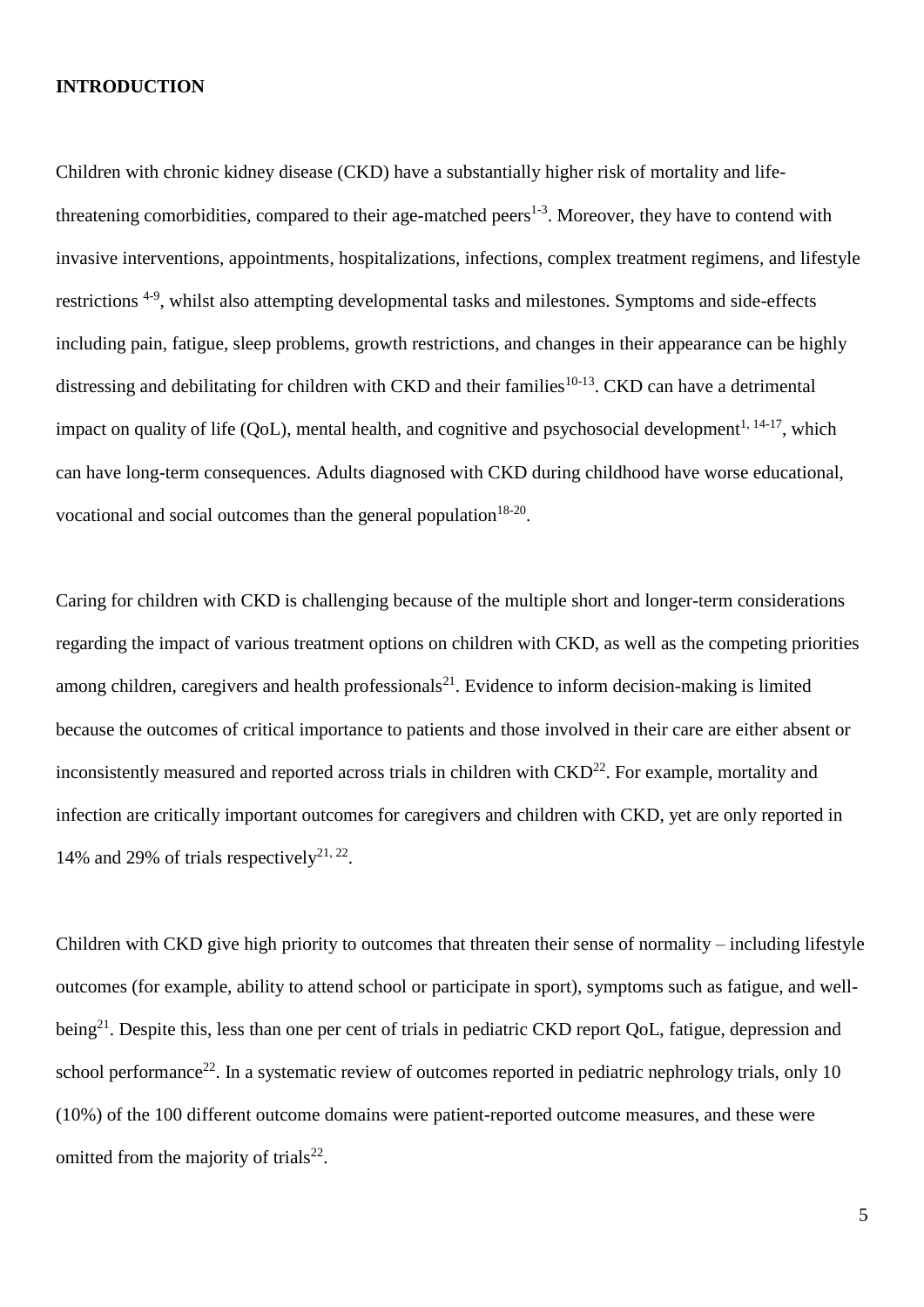The problems with the selection and reporting of outcomes are recognized in nephrology and other medical disciplines, with many initiatives underway to establish core outcomes sets to address this. A core outcomes set is defined as a minimum set of standardized outcomes that are agreed to be measured and reported in all trials in a specified clinical population, because they are critically important to patients and their health professionals<sup>23</sup>. Researchers may add other outcomes that are relevant to the trial aims and intervention. In 2014, the Standardized Outcomes in Nephrology (SONG) initiative was launched to establish core outcomes to improve the relevance and consistency of outcomes reported and measured in trials $^{24}$ . Core outcomes sets have been established for hemodialysis, peritoneal dialysis and kidney transplantation in the adult population $^{24}$ .

The SONG-Children and Adolescents (SONG-Kids) initiative commenced in 2016 with the aim of developing a core outcomes set to be reported in all trials in children with CKD<sup>9</sup>. We convened two stakeholder workshops (San Diego, United States, 2018 and Melbourne, Australia, 2019) involving children with CKD, family/caregivers and health professionals, to review and discuss potential core outcomes identified through a standardized consensus process that involved a systematic review<sup>22</sup>, focus groups with nominal group technique<sup>21</sup>, and an international online Delphi survey<sup>25</sup>. This report provides a summary of the discussions at the two international stakeholder workshops and input from the contributors and presents the SONG-Kids core outcomes set.

#### **SONG-KIDS CONSENSUS WORKSHOPS**

#### **Overview and context**

Two SONG-Kids consensus workshops were convened. The first workshop was held on October 27, 2018 in San Diego, United States, during the American Society of Nephrology Kidney Week, and the second workshop was held on April 13, 2019 in Melbourne, Australia, during The International Society of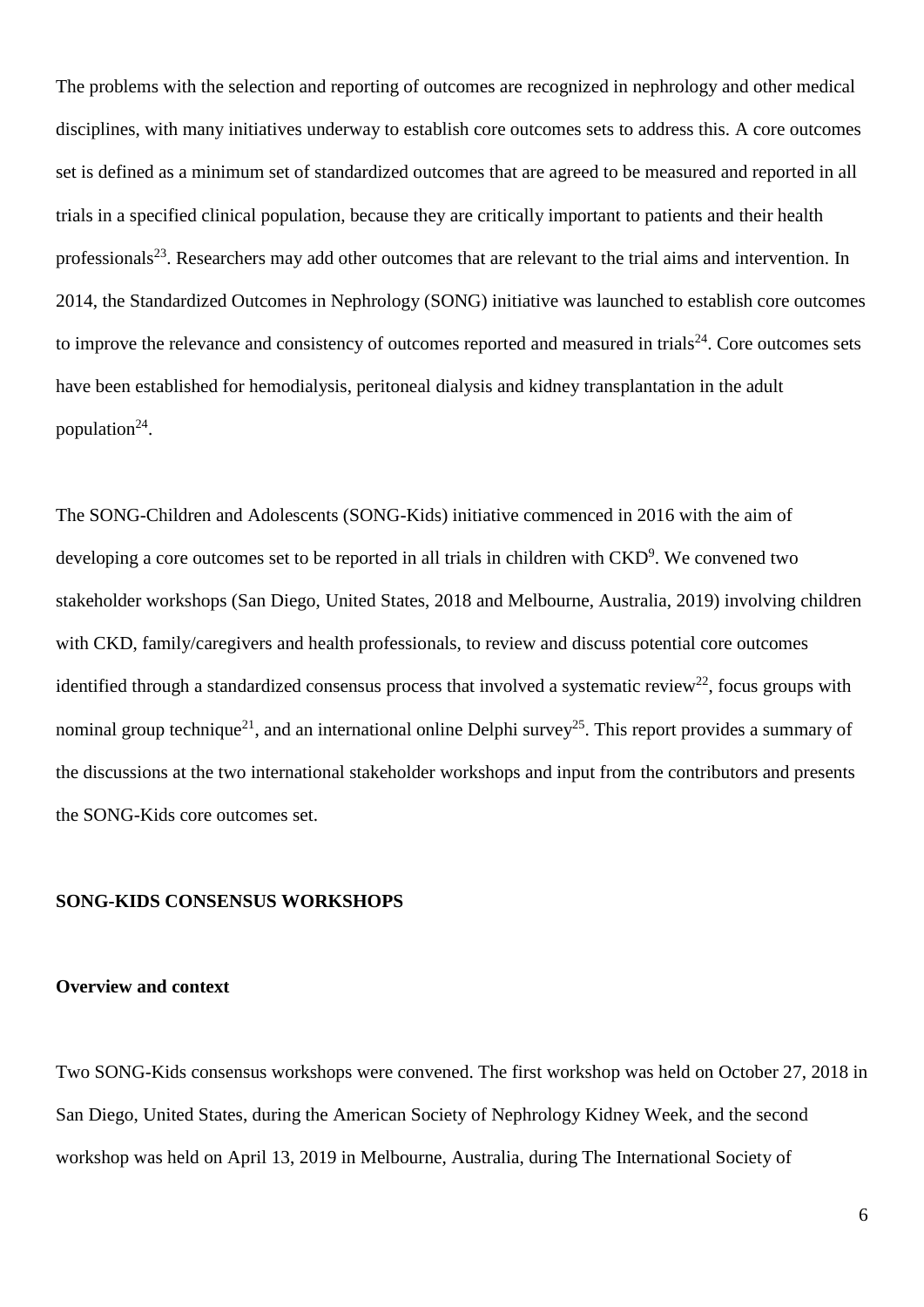Nephrology World Congress of Nephrology. The SONG-Kids consensus workshops were convened to elicit stakeholder feedback on the identification and implementation of a potential core outcomes set for trials in children with CKD. The proposed core outcomes were based on an international two-round Delphi survey that involved children and young people with CKD (aged 8-21 years) (N=72), caregivers of children with CKD (all ages) (N=132), and health professionals (N=353). The survey was conducted in English, French and Hindi languages and included patients and caregivers from 15 countries (the United States, Australia, United Kingdom, Singapore, Canada, India, New Zealand, France, Morocco, Myanmar, Malaysia, Pakistan, Philippines, Portugal and Saudi Arabia). The Delphi survey preceded and informed the workshops.

In round 2, the critically important outcome domains were identified as those with a mean score of  $>7$  (on a 9-point Likert scale) across all three stakeholder groups (patients, caregivers, health professionals), median  $\geq$ 8 across all groups, and where  $>75\%$  in each group scored the outcome 7 to 9. The most critically important outcome domains across patients, caregivers and health professionals included mortality, life participation, kidney function, infection, cardiovascular disease and blood pressure, which were presented and discussed at the workshops. The detailed analysis and final results of the Delphi survey will be published separately.

#### **Participants and contributors**

We invited children with CKD and young adults with all stages of childhood-onset CKD (aged 7-21 years), caregivers, and health professionals (pediatric nephrologists, adult nephrologists, surgeons, psychiatrists, nursing and allied health professionals, researchers, regulators, policy makers, funders, and industry representatives). We sent targeted invitations to individuals with leadership positions or decision-making roles in professional societies, regulatory agencies (e.g. Food and Drug Administration, Centers for Medicare and Medicaid Services, European Medicines Agency, Australian Pharmaceutical Benefits Scheme/Medical Services Advisory Committee), funding organizations (e.g. National Institutes for Health,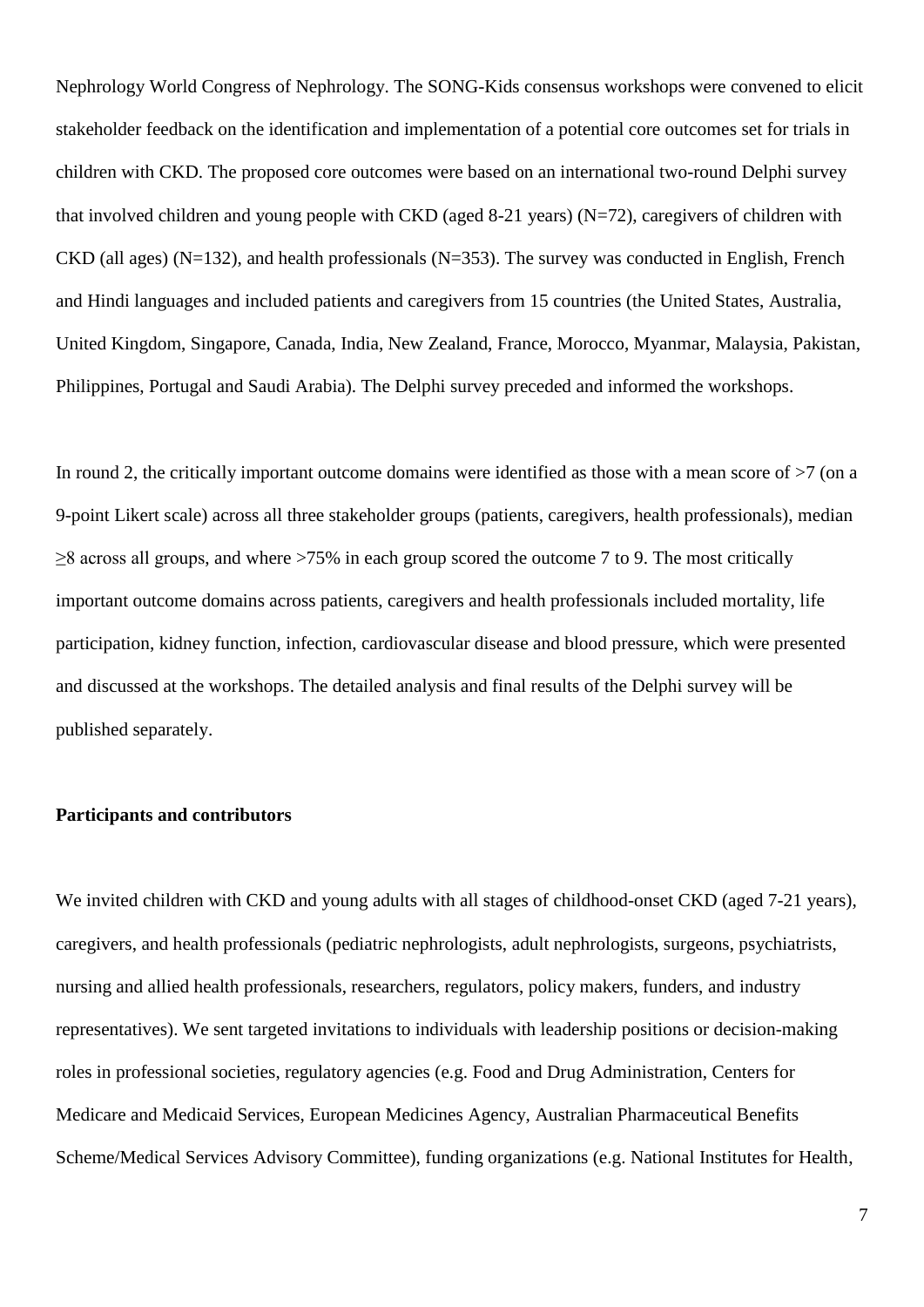International Society of Nephrology, the National Health and Medical Research Council of Australia), government and policy organizations (Australian Department of Health), guideline organizations (e.g. Kidney Disease Improving Global Outcomes), registries (e.g. Australian and New Zealand Dialysis and Transplant Registry), and journal editors.

In total, 7 patients, 7 siblings/friends, 24 caregivers, and 43 health professionals from 10 countries attended the first workshop in San Diego (a total of = 81 attendees), and 7 patients, 2 siblings, 23 caregivers and 49 health professionals from 13 countries attended the second workshop in Melbourne (total 81 attendees). The names and affiliations of all attendees and contributors are provided in the acknowledgements. Patients/caregivers were from the United States, Australia, and Canada. The 92 health professionals were from 18 countries including Australia (n=37), the United States (n=23), the United Kingdom (n=5), Canada (n=4), Lithuania (n=2), China (n=2), South Korea (n=2) and one from Belgium, Brazil, France, Germany, India, Italy, New Zealand, Puerto Rico, Singapore, South Africa and Switzerland. The age of patients who participated in the workshops ranged from 7 to 21 years (mean  $= 13$ , standard deviation  $= 4.4$ ). The investigators who were unable to attend contributed feedback on the workshop program and the draft workshop report by email. All comments provided in the post-consultation feedback supported the final core outcomes set, therefore no further modifications were made.

#### **Workshop program and process**

The program and materials were circulated to the participants and contributors one week prior to the workshops. During the workshops, we presented the SONG-Kids process and the preliminary results from the SONG-Kids Delphi Survey. At the San Diego workshop, participants were allocated into eight breakout groups, and in Melbourne, participants were allocated to six groups. Each group included a mix of caregivers and health professionals to encourage exchange of diverse perspectives. Children, adolescents, and their siblings/friends) were allocated to a separate group (two groups in San Diego, one group in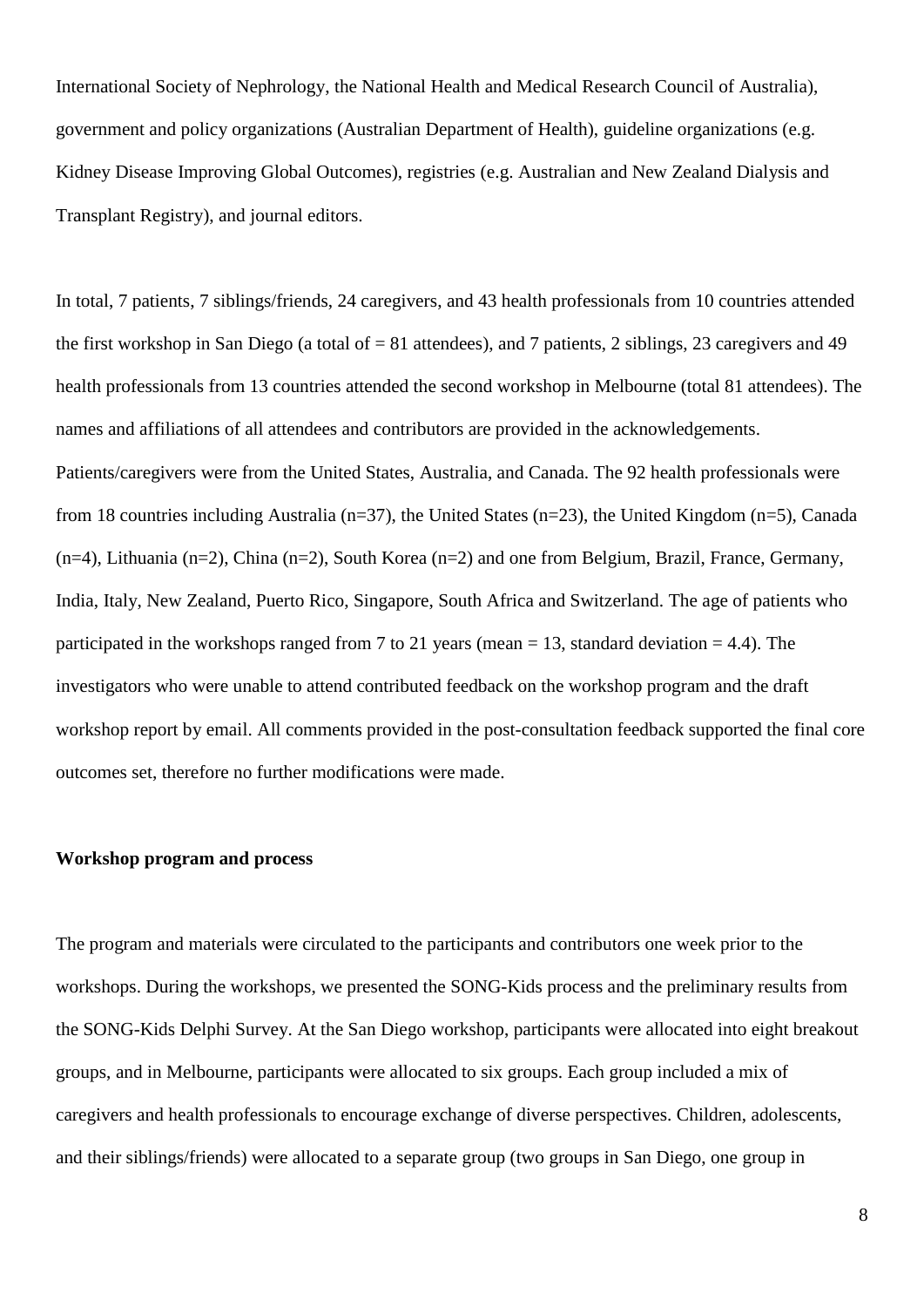Melbourne) to promote rapport and open discussion. Each group had a trained facilitator who moderated the discussion using a question guide (Supplementary File 1), and at least one member of the SONG-Kids Steering Group or Executive Committee to provide clarification as needed.

Facilitators asked participants to reflect and comment on the potential core outcomes identified in the SONG-Kids Delphi survey. It is recommended that a core outcomes set includes three to five outcome domains for feasibility, and that at least one patient-reported outcome should be included (i.e. an outcome that is measured by the patient's direct report of how they feel and function)<sup>26</sup>. This has been determined by key stakeholders in the nephrology community, including patients, caregivers, health professionals (including trialists) to be feasible and reasonable to implement in trials<sup>10-12</sup> and follows the approach of core outcomes established for adults receiving kidney replacement therapy<sup>4, 10, 12</sup> and other initiatives that are developing core outcomes in other medical specialties<sup>4, 13</sup> The inclusion of a patient-reported outcome is necessary to ensure that the core outcomes set is comprehensive and addresses all broad domains of health.<sup>14</sup><sup>,</sup> The discussions focused on the top ranked/rated outcomes across all three groups in the Delphi survey (patients, caregivers and health professionals), and these included: mortality, kidney function, life participation, infection, blood pressure and cardiovascular disease. During the final plenary discussions, the Chair (JC) asked the nominated speaker from each breakout group to summarize their discussion.

All breakout and plenary discussions were audiotaped and transcribed verbatim. Transcripts were entered into HyperResearch (ResearchWare Inc, version 3.0) to facilitate coding and analysis of the data. CSH reviewed the transcripts line-by-line, and inductively identified and coded concepts into themes reflecting the range of perspectives on the core outcome domains for trials in pediatric kidney disease. These were discussed among the facilitators and investigators to ensure that it captured the full range and depth of the discussions.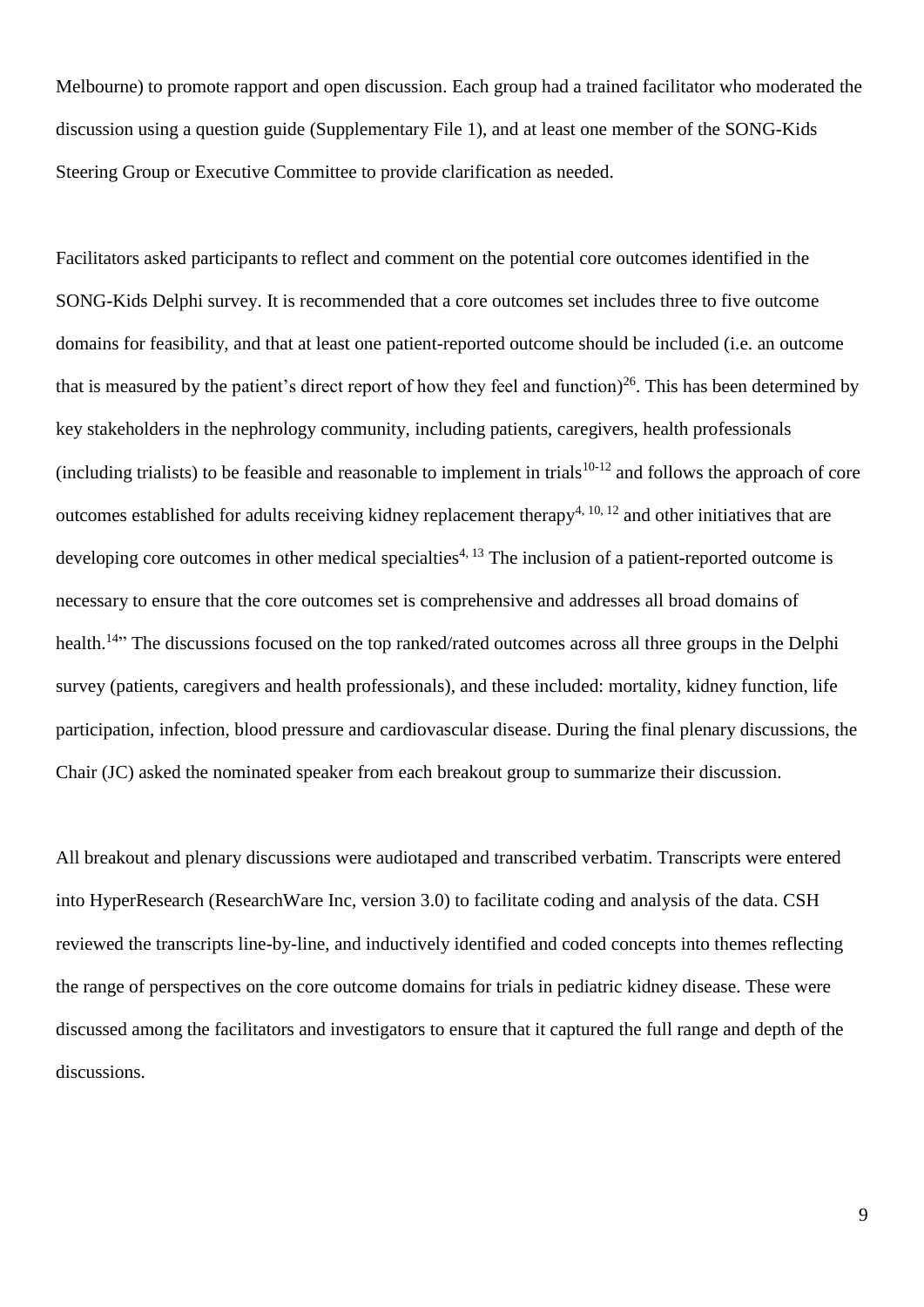#### **SUMMARY OF THE DISCUSSIONS**

#### **Overview**

From the discussions across both workshops, we identified four themes relating to establishing a core outcomes set for trials in children with CKD: survival and life participation as common high priority goals; capturing the whole child and family; ensuring broad relevance across the patient journey; and requiring feasible and valid measures. The respective subthemes are described in the following section. Illustrative quotations for each theme are shown in Table 1. The SONG-Kids core outcome domains are shown in Figure 1 (tier 1). Recommendations from the consensus workshops are summarized in Table 2.

#### Survival and life participation are common high priority goals

*Wanting to live*: For patients, "being alive" was fundamentally important. They feared the possibility of dying from complications, surgical procedures or non-adherence – "No one wants to die…That is why we go into hospital and we put up with all the needles so that we can continue to live our life." Adults, who had experienced CKD in childhood, indicated that death had been at the "forefront of their mind" when they were younger. Caregivers and health professionals were concerned about the child's long-term survival. Some health professionals were surprised that mortality was a high priority for children – "it is interesting to me that kids are thinking about death". Complications and comorbidities, that were viewed as threats to survival (for example, infection and cardiovascular disease) were prioritized by caregivers and health professionals.

*Simplifying language around mortality*: Patients and caregivers were concerned that the term "mortality" could cause confusion, as some were not familiar with the term. For others, its catastrophic connotations led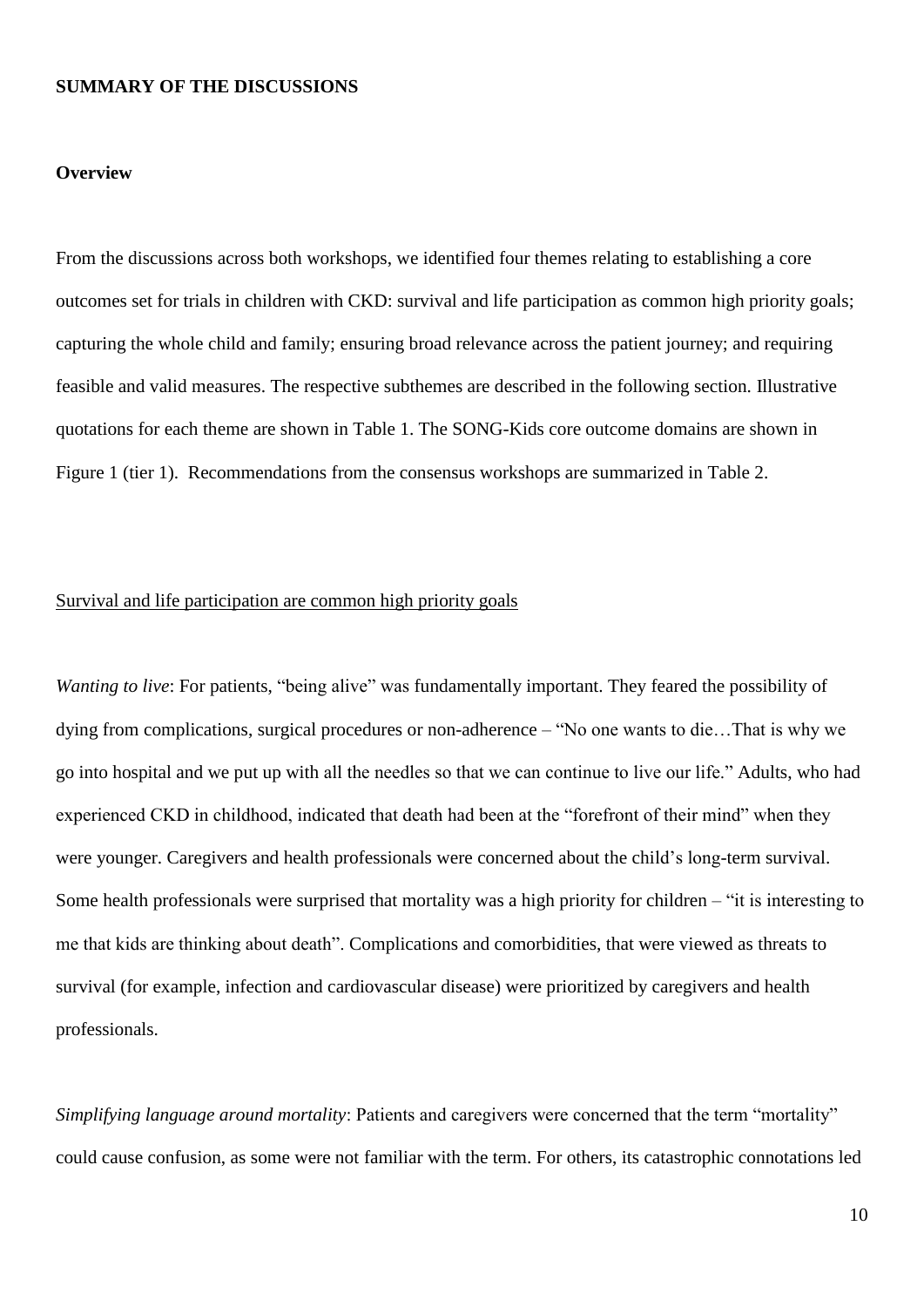to undue distress. Patients and caregivers suggested to use the term "survival" as this reflected their focus on their child's life expectancy over the longer-term and conveyed a sense of "resilience."

*Participating in normal life*: Patients wanted to be able to participate in life so they could "be the same as everyone else". Health professionals and caregivers recognized life participation as an overarching goal of care – "improving life participation is the whole point of my job" (health professional) - while some believed it was challenging to address – "we don't see it as something we can treat" (health professional). Participants defined life participation as a "catch-all" domain that broadly included psychological wellbeing, social, academic, vocational and sports participation and independence. Participants suggested that life participation could be impacted by a range of outcomes including hospitalization, disease-related symptoms (e.g. fatigue), mental health, dietary and lifestyle restrictions, the medication regimen and side effects, and complications (e.g. infection).

*Catastrophic and debilitating impacts of infection*: Infection was seen as a threat to survival (including graft survival) and life participation for children. Infection meant patients had to be hospitalized, and this interfered with family and social functioning, and school attendance – "last year she only attended 55 days out of the entire school year. [It was] urinary tract infections and kidney infections" (caregiver). The fear and constant need to be vigilant to prevent infection explained the high priority given to this outcome. Health professionals agreed that infection was important across all stages of CKD, but noted variability in the severity, prevalence, and recurrence of different types of infections, which would need to be considered in establishing infection as a core outcome domain.

*Recognizing the seriousness of mental health*: Participants emphasized that mental health and life participation were closely linked. Children and adolescents reported that low-self-esteem and a fear of standing out made them feel less inclined to participate in social activities. Some children felt hopeless and unmotivated to attend school because they were unable to concentrate and could not keep up with their peers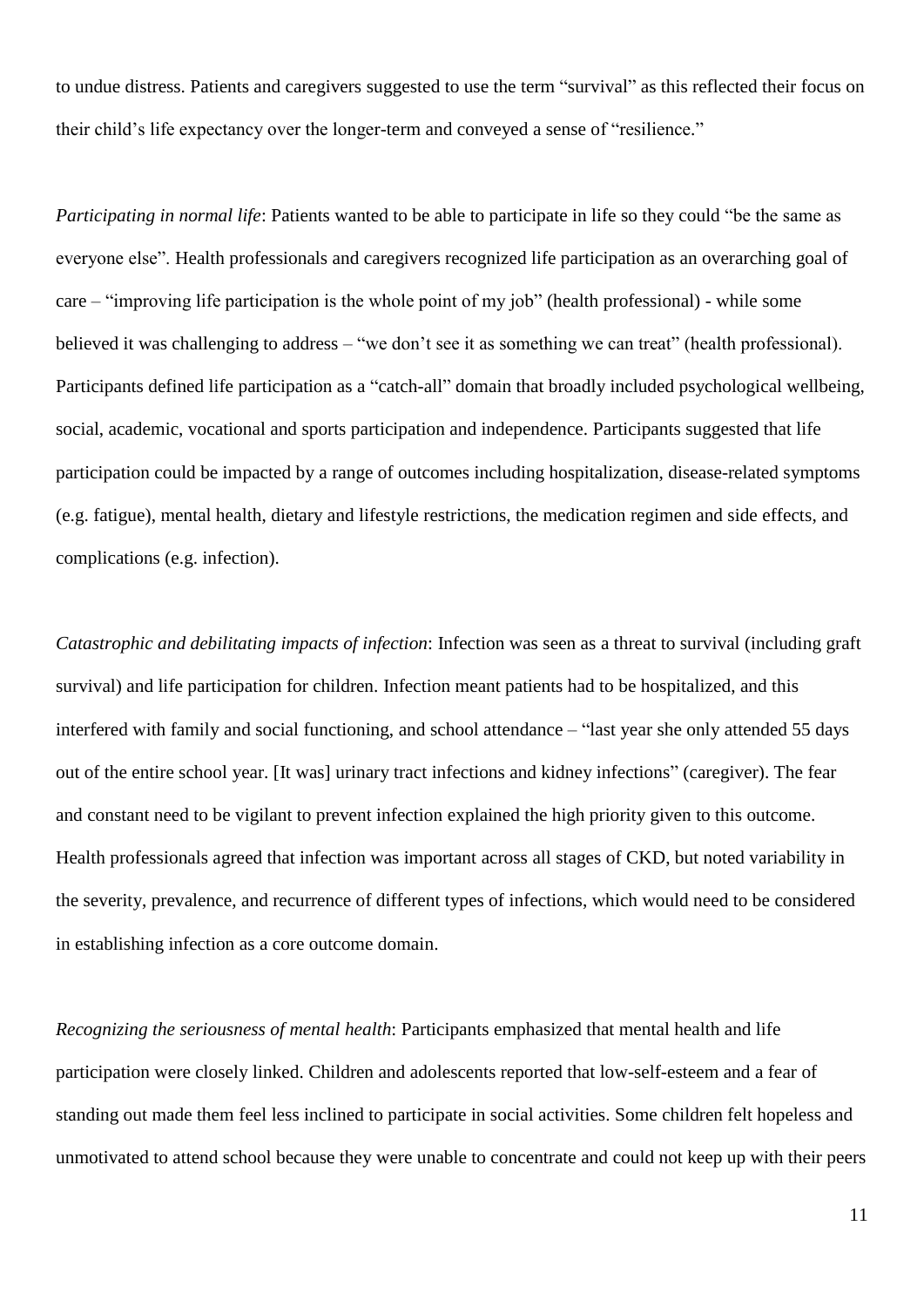- "I don't feel like going to school because why bother? I know I'm going to get tired and breathless." Patients agreed that life participation was more suitable as a core outcome domain than mental health outcomes because it had broader relevance. However, some caregivers and health professionals believed that for specific groups of patients, particularly adolescents, mental health was more important. Some caregivers expressed concerns for their child's "psychological survival" and risk of developing severe mental health problems because of the "trauma" of childhood CKD.

*Supporting a patient-centered approach*: Patients believed that health professionals should focus on the whole person and address life participation alongside clinical outcomes – "it should be normal to ask a patient 'how do you feel like you are doing at school?'" (patient). Health professionals stated that measuring life participation in trials would enable them to answer questions relevant to patients and caregivers – "if we don't put it in [the trial] we don't even know if kids who take this drug get to go to school or to sleepovers" (health professional).

#### Capturing the whole child and family

*Amplifying the child's voice*: Some patients felt unheard in clinical settings and believed their priorities such as life participation (including the ability to participate in school and sports), should be reflected in the core outcomes set. Caregivers agreed that children were often "closed off" and unable to voice their perspectives in clinical consultations, for example regarding emotional issues and life participation. Health professionals also remarked that the involvement of children expanded their views and approach – "it makes me wonder if I am asking enough [e.g. about itching] actually" (health professional).

*Relevance of kidney function and blood pressure to daily functioning*: Kidney function was viewed as an important indicator of disease status and informative for clinical decision-making – "it dictates everything that you do" (health professional). Health professionals also indicated that blood pressure was a relevant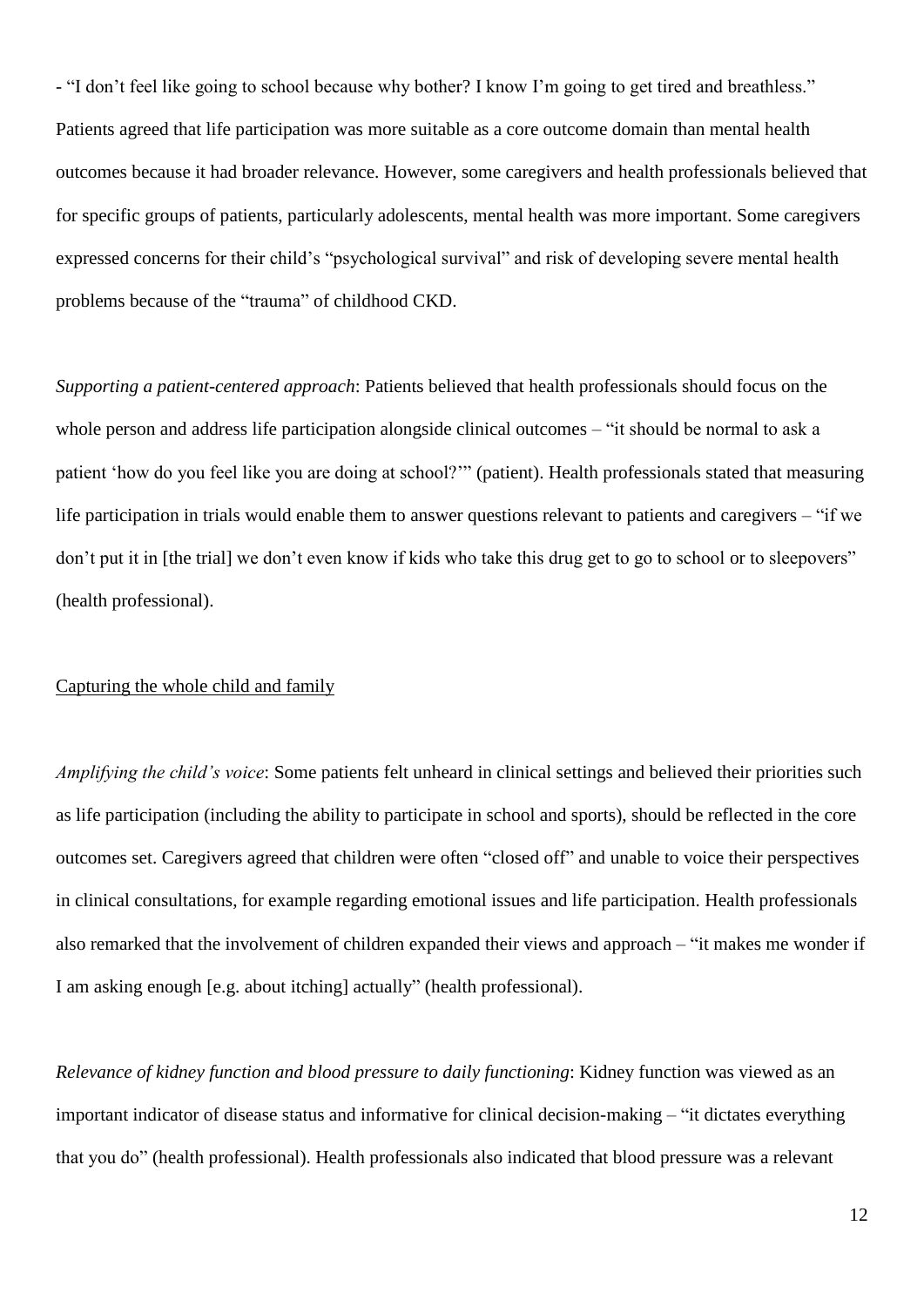marker of the child's health and disease status (e.g. fluid overload, kidney function, transplant function or cyst growth). Some caregivers felt that blood pressure was important because of its association with "day to day" symptoms (e.g. headaches, fatigue, fainting) and because "it's easier to relate to it as a lay person [than cardiovascular disease]". However, some health professionals questioned the inclusion of blood pressure as a core outcome domain, arguing that hypertension is "totally irrelevant" to a large proportion of patients with CKD– "we have a whole lot of kids with CKD with congenital conditions, renal dysplasia, who don't have hypertension" (health professional).

*Protecting the child's future health*: Caregivers and health professionals felt responsible to protect the child's future health and thus prioritized outcomes that considered "the duration of the life of the patient". Some health professionals thought that cardiovascular disease should be a core outcome domain because "you have to improve that outcome 30 years earlier…so they are healthier adults". Some patients and health professionals considered that blood pressure may not be as high a priority compared with cardiovascular disease because effective treatments were already available for controlling blood pressure – "I think blood pressure is not affecting us because we are taking tablets daily for the blood pressure. It is more heart health" (patient). Some health professionals viewed blood pressure as a surrogate measure for cardiovascular disease, and believed cardiovascular disease was more critically important – "I'm talking to my patients all the time about blood pressure… because I'm worried about their heart disease in the future" (health professional).

*Family impact*: Participants recognized the impact of CKD on the wider family, including caregiver burnout, psychological wellbeing, family functioning and financial burdens, and emphasized that the core outcome domains should include outcomes that impact on the family. Infection was considered to cause considerable family disruption, as patients with infection could require hospitalization, and parents would need to take time off work.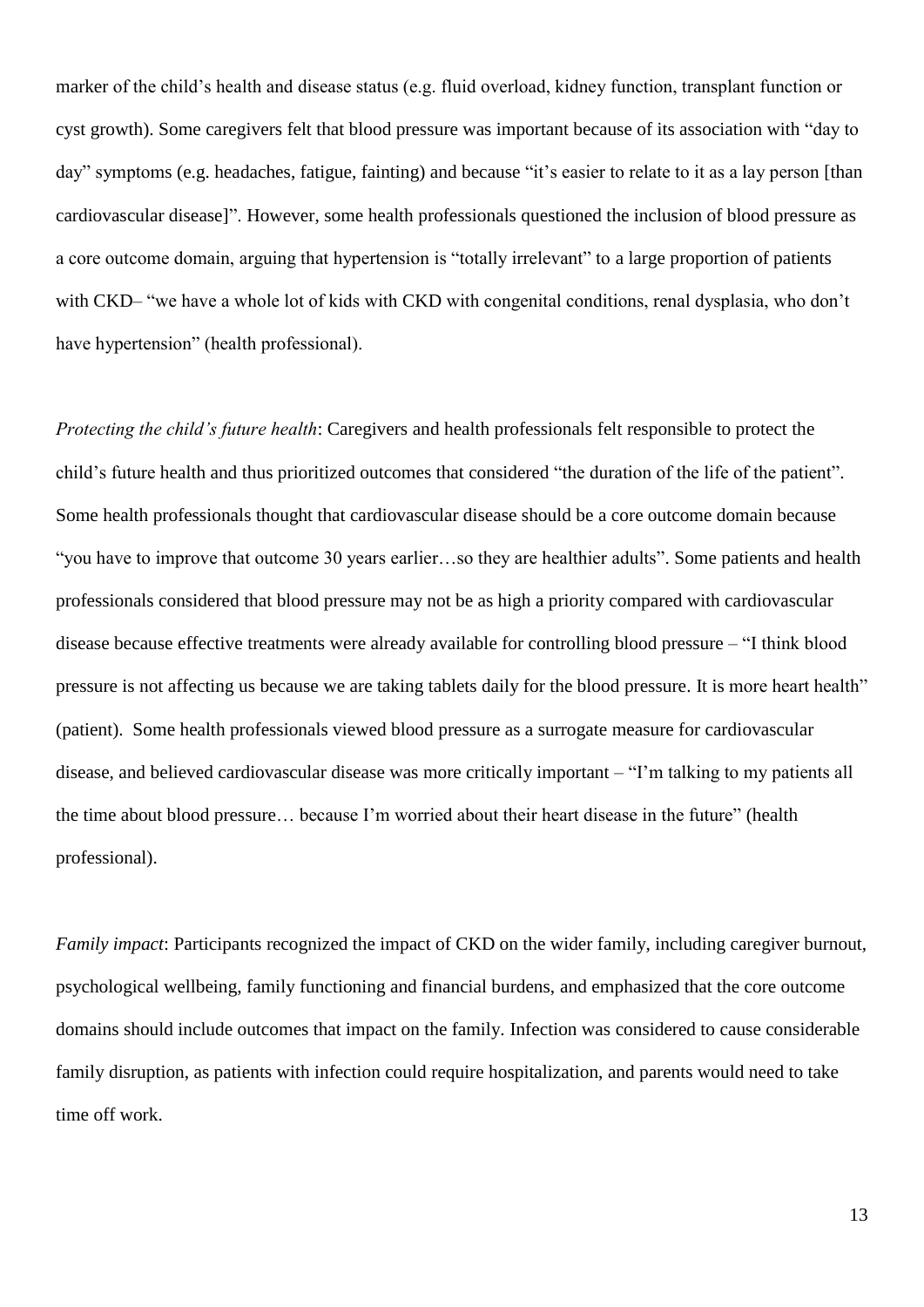#### Broad relevance across the patient journey

*Attuned to developmental changes*: Patients explained how "the things that are important to [them] are changing" with age and emphasized that the core outcome domains should reflect what is important across development. Health professionals believed that this would enable longitudinal assessment of life participation. However, measuring life participation among younger children was expected to be complex. Caregivers also highlighted concerns about the impact of kidney disease on their child's cognitive development and ability to graduate from high school, complete higher education, find employment and maintain relationships. They believed that these outcomes should be captured within the domain of life participation. Health professionals suggested that age-specific outcomes should be excluded from the core outcomes set (e.g. growth may be more relevant to children who developed kidney disease in early-mid childhood rather than late adolescence once growth had finished).

*Identifying priorities relevant across the stages of treatment*: Life participation, infection, kidney function, survival and blood pressure were considered broadly relevant across all stages of CKD - pre-dialysis, dialysis and post-transplant. While some health professionals acknowledged that trials included specific populations based on treatment stage, a core outcomes set relevant across treatment stages would propel a shift towards a more "systems-based view" of research in pediatric nephrology as children with CKD often transition between stages of treatment. Participants agreed that treatment-specific outcomes (e.g. itching) should be excluded from the core outcomes set, as these could be informed from separate core outcomes sets that were specific for transplantation or dialysis.

#### Requiring feasible and valid measures.

*Complexities in measuring long-term clinical outcomes in children*: Health professionals suggested that the routine measurement of cardiovascular disease (e.g. using echocardiograms) would not be feasible in the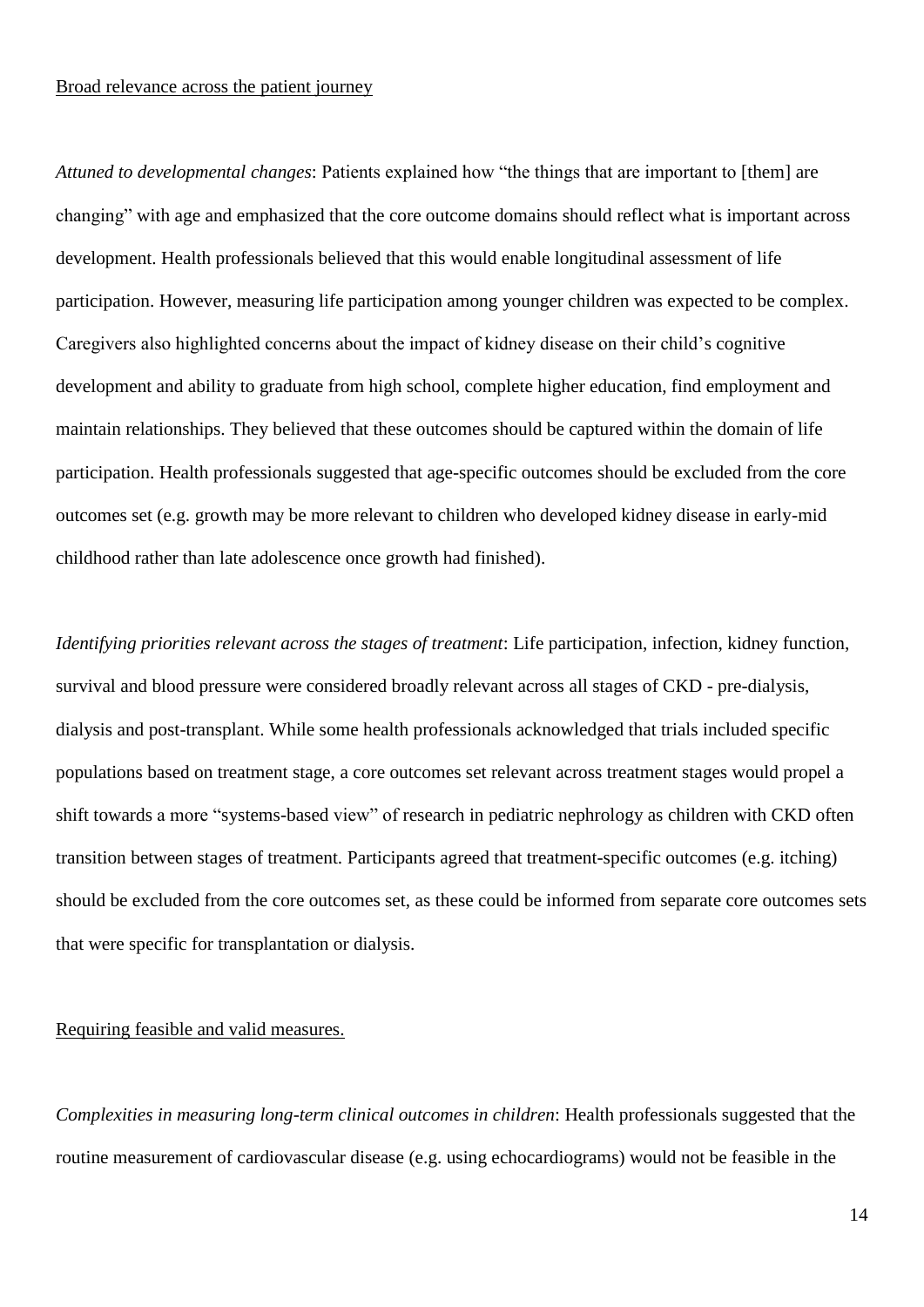context of core outcome measurement. Some health professionals emphasized that blood pressure was easy to measure and more relevant to pediatric kidney disease compared to cardiovascular disease – "we don't see [cardiovascular disease] in the pediatric age range, blood pressure is more important in the short term" (health professional). Participants thought it would not be feasible to "show differences in mortality" in most pediatric trials as "you need vast numbers of patients" and trials in children are typically underpowered for rare events. Health professionals emphasized that there are few if any valid surrogate measures for mortality, cardiovascular disease and end-stage kidney disease in children. The transition of pediatric patients to adult care was also seen as a barrier to long-term outcome measurement.

*Needing validated measures for life participation:* Participants suggested that life participation seemed to "encompass everything," and the concept may need to be clarified to inform the selection and development of a measure for this outcome. Caregivers and health professionals suggested that the measure may need to include a range of activities: school attendance, playdates, sleepovers and outings with friends/family, holidays or school camps; and emphasized that the measure would need to be relevant across age groups. Patients emphasized the importance of keeping up with their friends in physical activities and being able to play sport. Whilst they suggested the measure should cover activities in a comprehensive way, they preferred a short and simple measure (e.g. school absenteeism).

*Capturing idiosyncrasies in life participation*: Participants discussed how life participation could be interpreted differently among children with CKD and recommended that a measure of life participation should be relevant to each individual– "one person's good life participation might not be another's". For example, they suggested a broad question e.g. "can you still do what you could last year?" so participants could respond on their own terms and with reference to their ability to participate in personally relevant activities. Others suggested that the measure must include a range of different domains of participation to ensure broad relevance. Some health professionals also discussed cultural differences in the meaning of life participation, for example in regard to autonomy and independence – "when you talk about a child with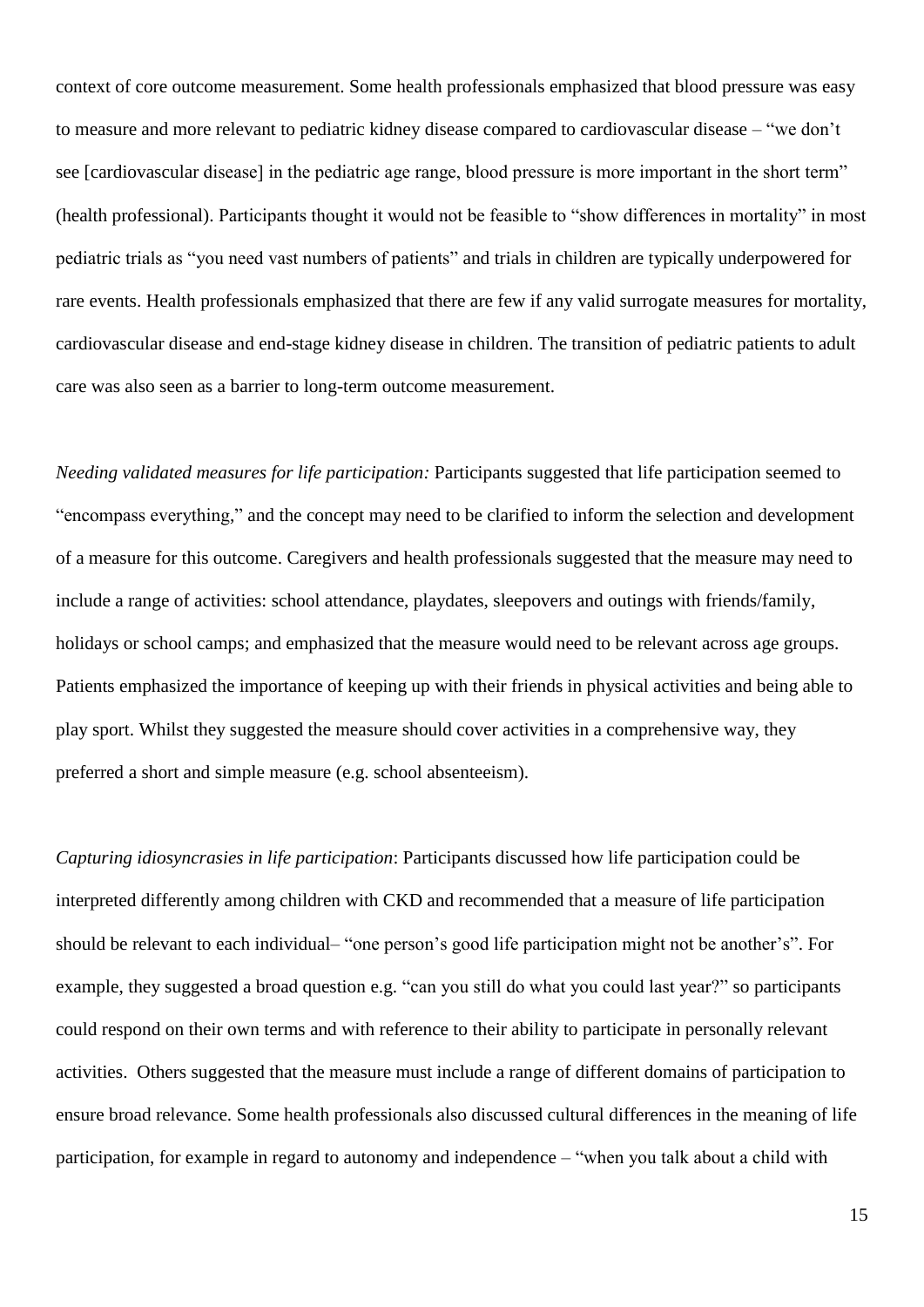disease in Asia, it is normal that they stay at home…the parents will be the barrier to the world." (Health professional)".

*Avoiding burdens for participants and researchers:* Health professionals questioned whether specific outcomes were practical or relevant to measure in all trials. Health professionals suggested that it could be "a burden on families to have that extra endpoint" if researchers are required to measure and report outcomes that are unlikely to be relevant. They considered it important that the measures be feasible to minimize additional burden to patients. However, health professionals argued that without a core outcomes set, we "run the risk of the opposite happening, when it is not reported in trials when you do need to know [the outcome]".

#### **POST-WORKSHOP CONSULTATION**

All participants received a draft workshop report and were asked to provide feedback within a two-week time frame. The SONG-Kids core outcomes set (Figure 1) was sent to all participants for review and comment. We uploaded the core outcomes set on the SONG website for feedback (https://songinitiative.org/projects/song-kids/). Input from the workshop participants and investigators was integrated into the final report.

#### **DISCUSSION**

Patients, caregivers and health professionals identified survival and life participation to be of critical importance for decision-making, emphasizing that these outcomes reflected the goals of care, and therefore should be included in the core outcomes set. Life participation was thought to capture "the whole" child, and incorporated multidimensional aspects of their life including medical, lifestyle, mental health, social functioning, independence and development or 'growing well' in a meaningful way. Patients, caregivers and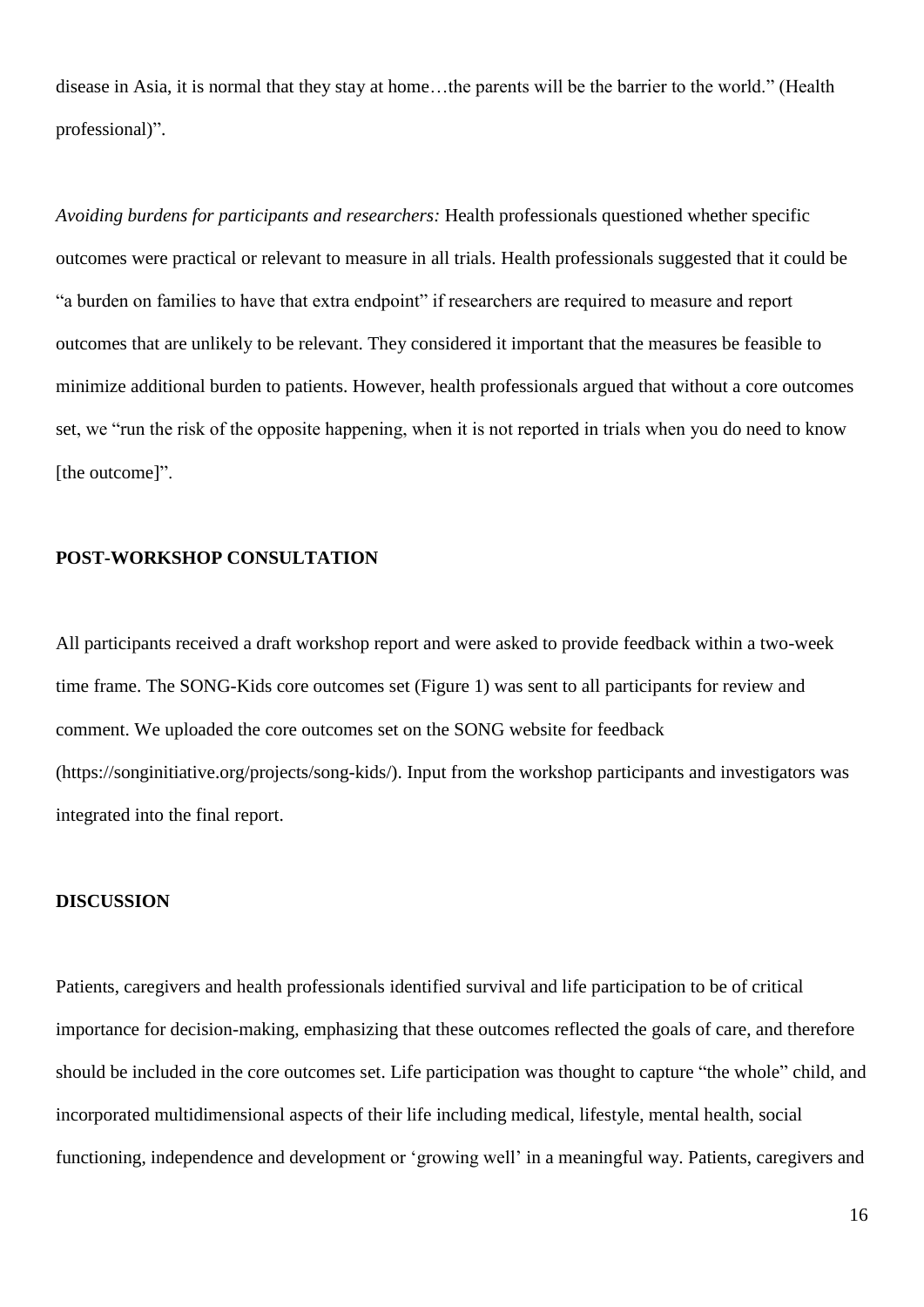health professionals considered the impact of the outcomes on the family unit. For example, infection requiring hospitalization meant that parents had to take time off work. While blood pressure and cardiovascular disease were considered important, participants recognized that these were not suitable as core outcomes because they were not relevant to all childhood CKD diagnoses and it would not be feasible to mandate measurement of cardiovascular disease in all trials in children with CKD. Key considerations for implementing the core outcome domains included the need to establish a validated pediatric measure for life participation that is applicable throughout childhood, across treatment stages and cultural backgrounds. Health professionals highlighted the need to ensure that the measures would not increase the burden on participants and researchers. Patients and caregivers did not express concerns regarding the burden of outcome measurement.

The discussions from these workshops informed the selection of core outcome domains to be reported in trials in children across the spectrum of CKD (Figure 1, Table 2). The SONG-Kids core outcomes are survival, kidney function, life participation and infection – consistently regarded by all stakeholders to be critically important for decision-making irrespective of the intervention. The term "survival" was used in preference to "mortality" as this was regarded by patients and caregivers to be more meaningful, comprehensible, and less confronting. Cardiovascular disease and blood pressure are in the middle tier (Figure 1). Whilst they are important to stakeholders, the long-term assessment of cardiovascular disease would not be feasible in all trials and blood pressure not relevant to all subgroups among children with CKD. The risk of cardiovascular disease in the adult CKD population is well known, and is captured in core outcomes sets for adults receiving dialysis, or who have received a kidney transplant<sup>24</sup>. Other outcomes that were not identified as critically important core outcomes (e.g. academic performance, impact on family/friends) were included in the second and third tiers of the core outcomes set.

We acknowledge that fewer children attended the workshops compared with parents and health professionals. We recognize that the 14 patients who participated in the workshops were from Australia, the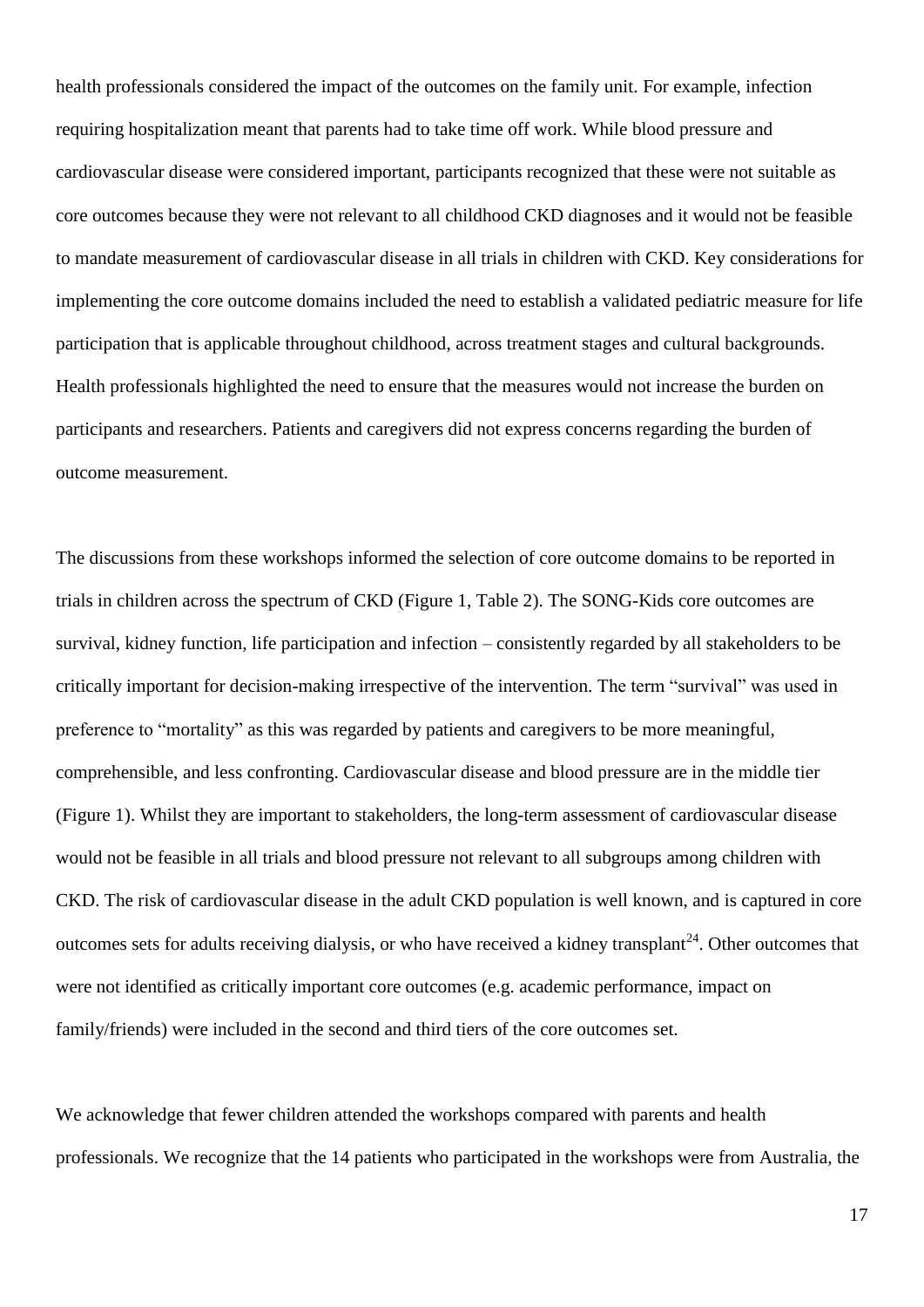United States and Canada, compared with the 72 patients and 132 caregivers from 15 countries who participated in the Delphi Survey, which preceded the workshops. Most participants were from high income countries, and there may be differences in priorities for outcomes in low income countries, in part due to the variability in healthcare systems and access to care. The proposed core outcomes were identified from the international Delphi survey involving 557 participants from 48 countries, with 16% of patients/caregivers and 23% of health professionals from low to middle income countries<sup>5</sup>. Some health professionals acknowledged that there were potential differences in the prioritization of outcomes in low income countries, however participants expected that the outcomes mortality, kidney function, infection and life participation would be critically important in low income countries. Some participants noted that there may be differences in the meaning of life participation in different cultures. We suggest that the use of technology could enable a larger number of patients from different countries to participate in consensus workshops. However, the patients who attended the workshop indicated agreement with the top-prioritized outcomes from the Delphi survey.

Several core outcomes sets have been established for other pediatric specialties, though efforts to involve children in the process are sparse. Mortality has also been identified as a core outcome in childhood asthma, epilepsy<sup>27, 28</sup>, though not in Type 1 diabetes<sup>29</sup>. All three included quality of life as a core outcome<sup>12, 27, 29</sup>. To our knowledge, life participation has not been established as a core outcome in the context of childhood chronic disease, however core outcomes recently established for adolescents and young adult patients with spinal deformity included life participation-related domains such as "recreation and leisure."<sup>30</sup>

Following this workshop, feasible and valid core outcome measures for the core outcome domains will be identified and assessed for use in the pediatric CKD population, or developed where no such measure exists. To establish the core patient-reported outcome of life participation, we will use the Consensus-based Standards for the selection of health Measurement INstruments-Core Outcome Measures in Effectiveness Trials (COSMIN-COMET) framework6. This will involve interviews and consensus workshops with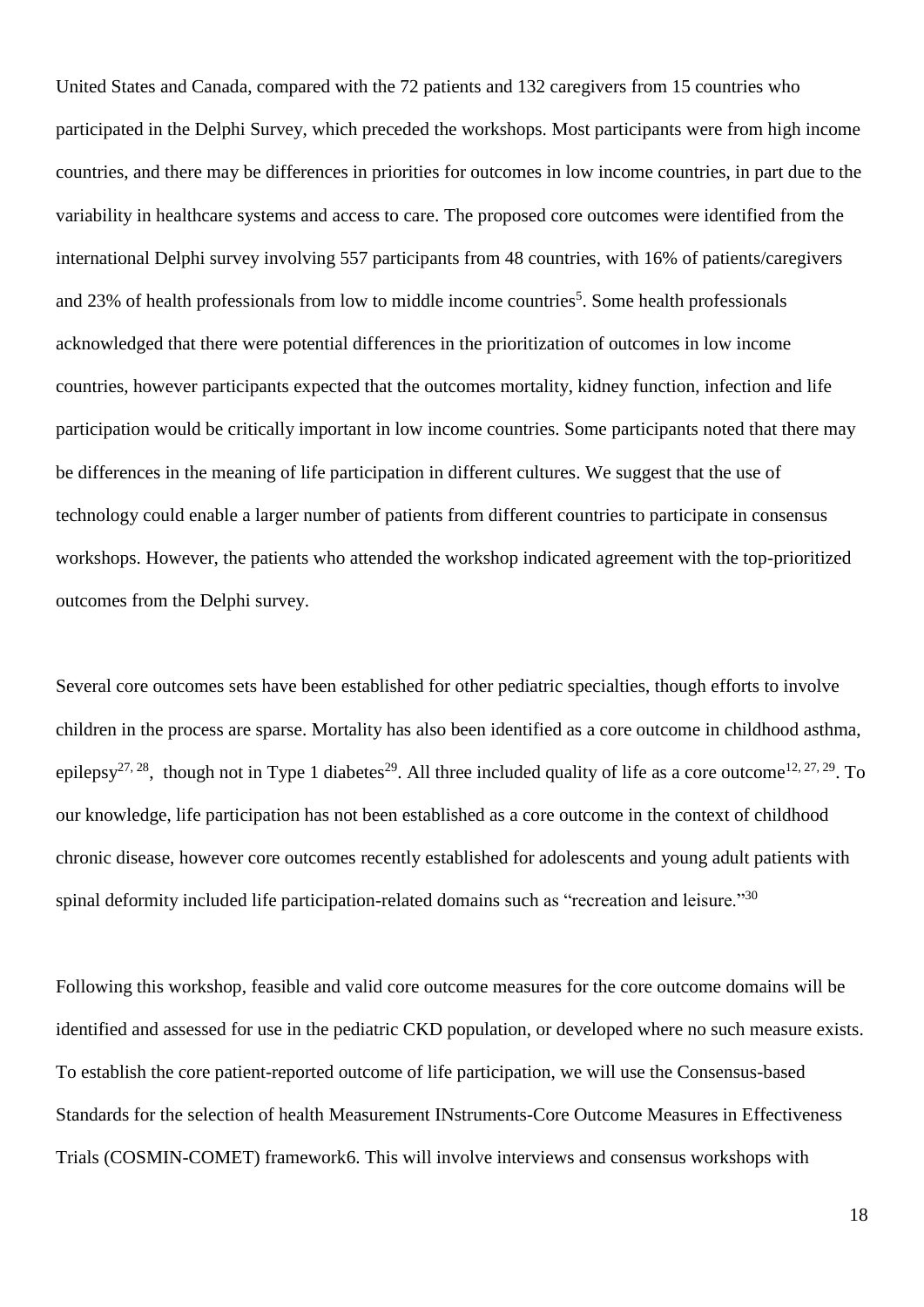children with CKD, families and health professionals to ensure content validity of the measure. Pilot and validation studies will ensure the outcome measures are appropriate, psychometrically robust, and feasible for children with CKD. For life participation, the measure will be simple and short with three to five questions. This process will ensure that the implementation of the outcome measureswill not impose an excessive or undue burden on participants and researchers. This can help to facilitate acceptance and uptake of the core outcomes set. The use of core outcomes in all trials in CKD is likely to improve the consistency of reporting outcomes important to all stakeholders, and thus strengthen the value of trials for informing decisions in practice and policy.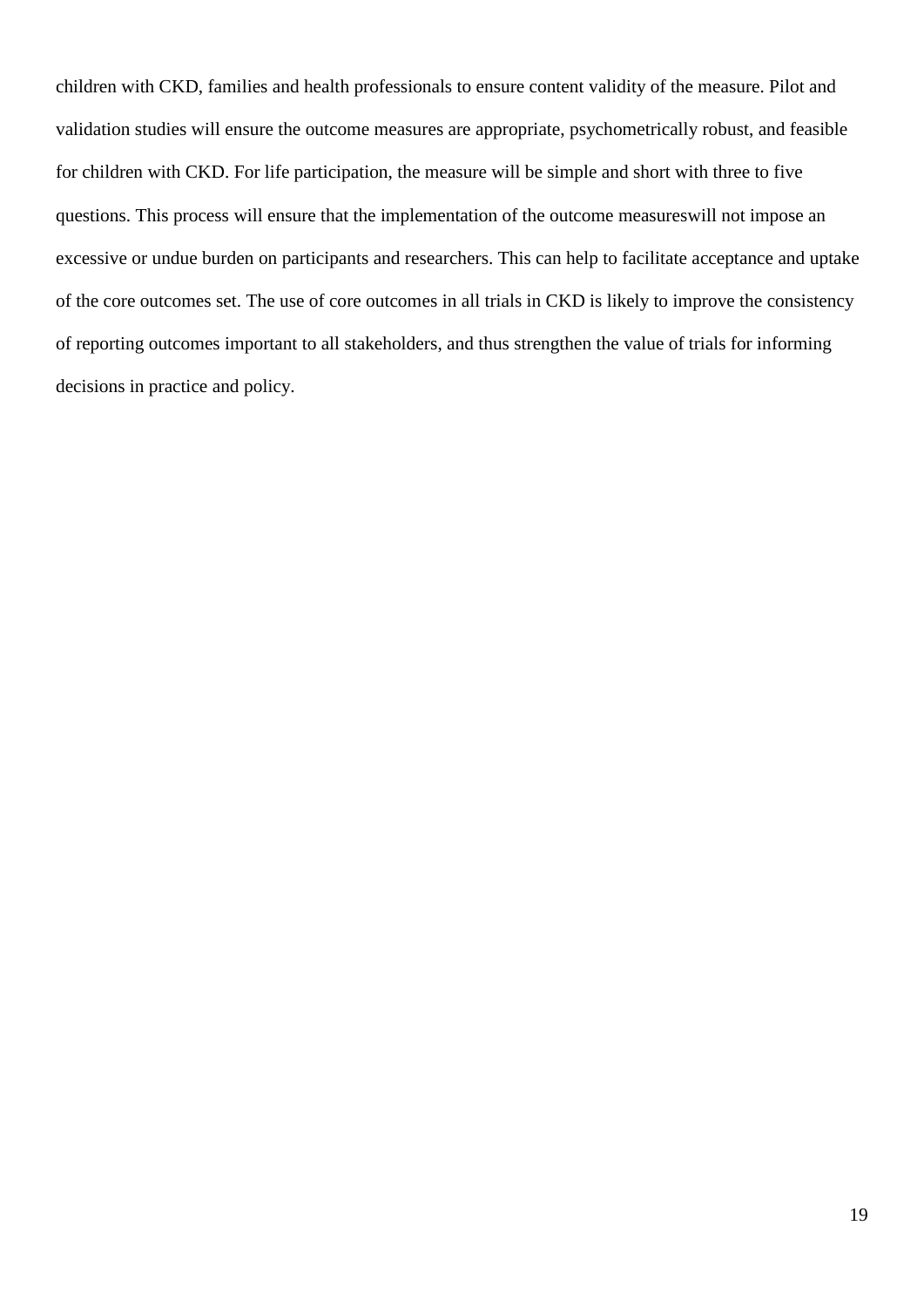#### **Acknowledgements**

The authors thank the International Society of Nephrology for supporting the SONG-Kids Consensus workshop at the World Congress of Nephrology on the 13<sup>th</sup> April, 2019 in Melbourne, Australia. We acknowledge, with permission, all the attendees listed below who attended the consensus workshops.

**SONG-Kids Workshop 1 | San Diego, United States:** Alicia Neu, Allison Tong, Alyssa Karathanas, Andrea Viecelli, Andrew Narva, Angela Ju, Ankit Sharma, Augustina Jankauskiene, Beth Vogt, Brittney Bscardark, Brooklyn Romeo, Charlotte Logeman, Cheryl Sanchez-Kazi, Christy Perkins, Darien Karathanas, David Hooper, Debbie Gipson, Detlef Bockenhauer, Ed Romeo, Elaine Ku, Elena Levtchenko, Emily Morales, Emmah Carlton, Eric Au, Estefania Morales, Gerilyn Yoder, Germaine Wong, Giselle Morales, Hailey Desmond, Hayley Perkins, Hui-Kim Yap, Il-Soo Ha, Israel Samaniego, Jeff Brockett, Jenny Shen, Jonathan Craig, Joshua Samuels, Kaleb Yoder, Katherine Twombley, Kennedy Romeo, Leslie Lippincott, Lidia Saldiver, Lizett Samaniego, Madelynn Karathanas, Manuel Benavides, Martin Schreiber, Marva Moxey-Mims, Mary Leonard, Matthew Karathanas, Meghan Pearl, Melissa Brockett, Melvin Bonilla, Michael Zappatelli, Mina Matsuda-Abedini, Mini Michael, Mycah Carlton, Nadine Benador, Nick Webb, Nigel Yoder, Paiyton Carlton, Rasheed Gbadegesin, Raymond Benavides, Rebecca Johnson, Ricardo Moarles Jr, Rocio Vargas, Samaya Anumudi, Scott Wenderfer, Shanna Sutton, Skyla Wilson, Susan Lippincott, Susan Mendley, Symone Charles, Talia Gutman, Tiffany Carlton, Timothy Carlton, Virginia Charles, Yeoungjee Cho, Yo Han Ahn, Zachary Perkins.

**SONG-Kids Workshop 2 | Melbourne, Australia:** Abhjit Guha, Adaobi Solarin, Alexander Hamilton, Alice Woods-Barnard, Allison Tong, Amelia LePage, Andrea Viecelli, Anna Fielding, Anna Francis, Arvind Bagga, Augustina Jankauskiene, Barbara Gillespie, Brenda Hemmelgarn, Camilla Hanson, Chandana Guha, Chanel Prestidge, Charmaine Green, Craig Fielding, Craig Settee, Detlef Bockenhauer, Dieter Haffner, Elisabeth Hodson, Erin Olver, Fatima Mirza, Fiona Mackie, Georges Deschenes, Georgia Plunkett, Germaine Wong, Harrison Mitchell-Smith, Hong Xu, Hui-Kim Yap, Jo Mitchell-Smith, Jo Watson,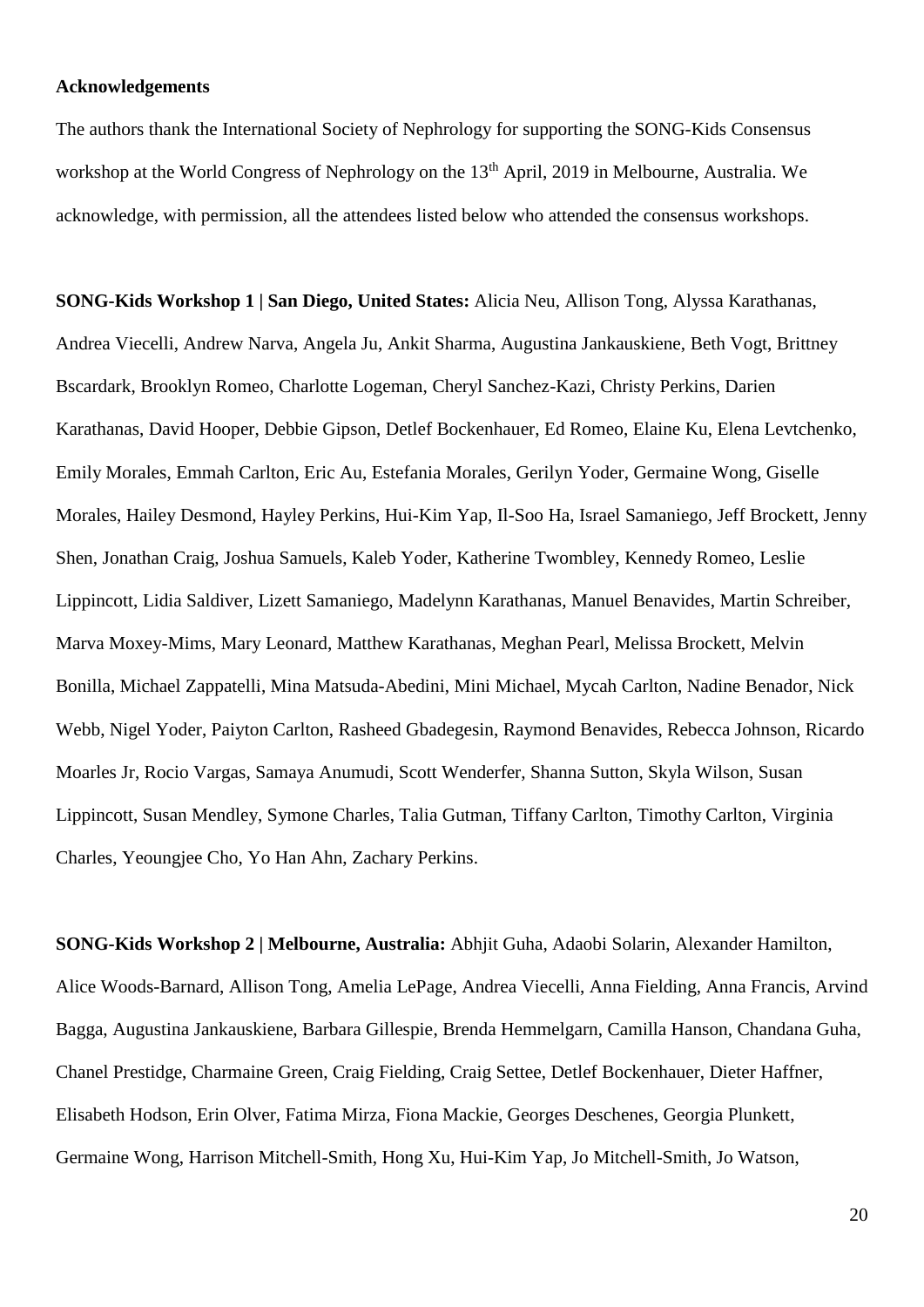Jonathan Craig, Joshua Kausman, Karine Manera, Karolis Azukaitis, Kelly-Ann McMichael, Kevin Settee, Lachlan McMichael, Lany Trinh, Lorraine Bell, Louese Dunn, Lucinda Barry, Luke Macauley, Madison Mitchell-Smith, Mark Wolfenden, Mignon McCulloch, Mohammad Khan, Ngairre Plunkett, Paige Olver, Raphael Wolfenden, Robert Gardos, Roberto Pescoits-Filho, Rukshana Shroff, Rupesh Raina, Sarah Baldacchino, Sebastian Wolfenden, Sheyma Salih, Simon Carter, Simone Pearson, Simra Khan, Sonia Sharma, Stephen Cornish, Susan Samuel, Talia Gutman, Terri Mitchell-Smith, Yeoungjee Cho, Yusuf Salih, Zeynab Salih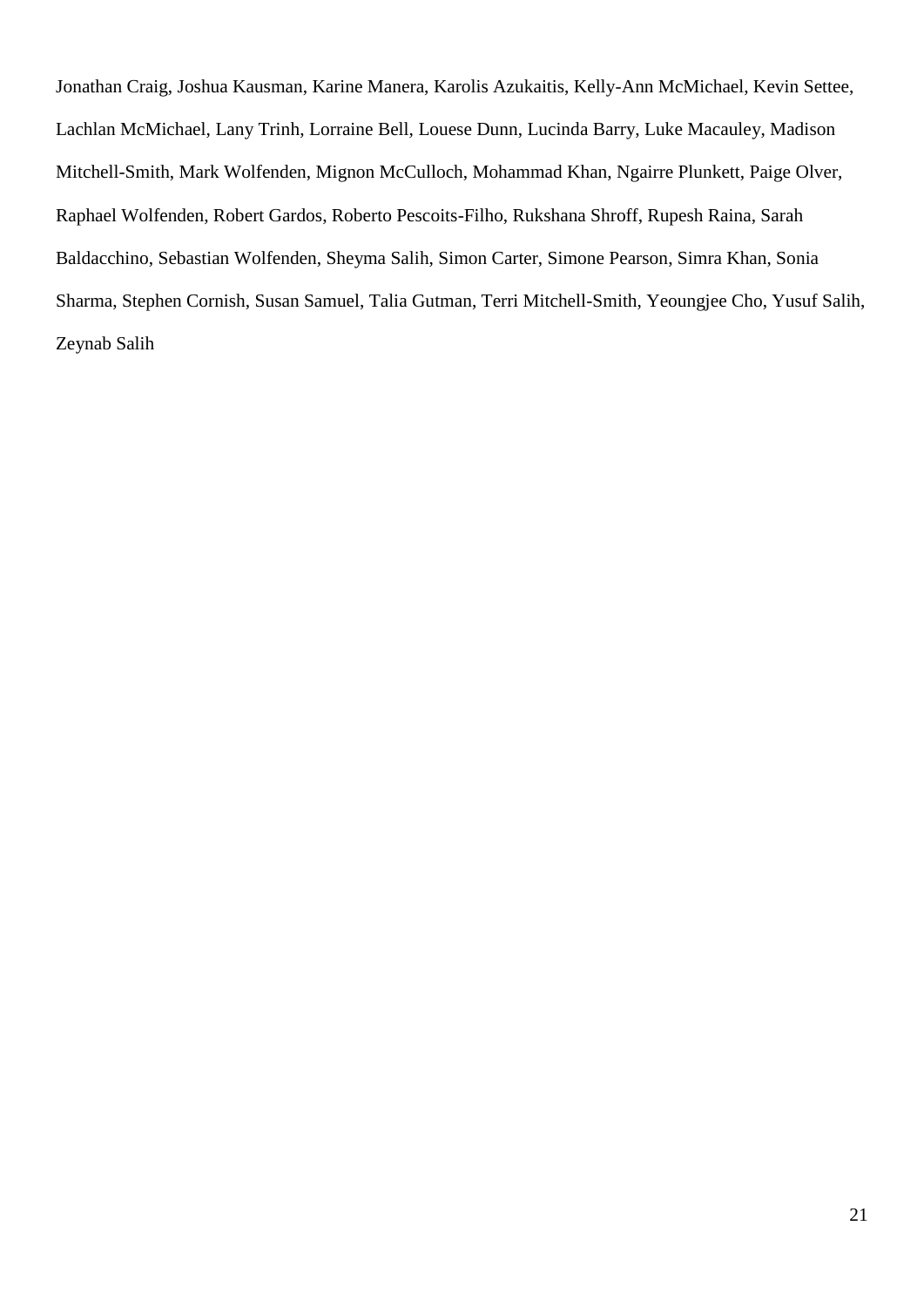# **Figure Legends**

**Figure 1.** SONG-Kids core outcome domains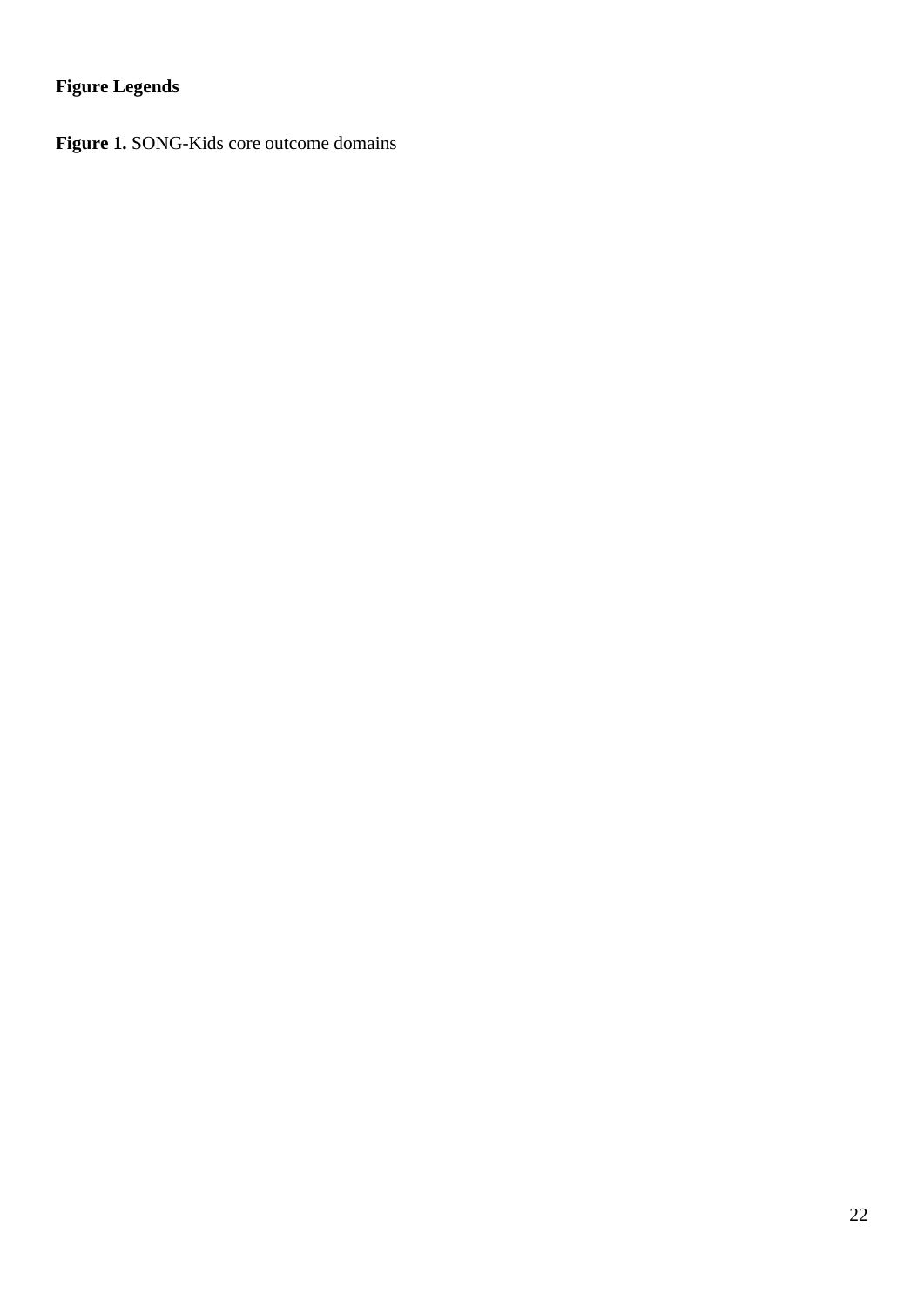# **Table Legends**

**Table 1.** Selected quotations from the workshop discussions to illustrate each theme.

**Table 2.** Workshop recommendations for establishing and implementing core outcome domains for trials in children with CKD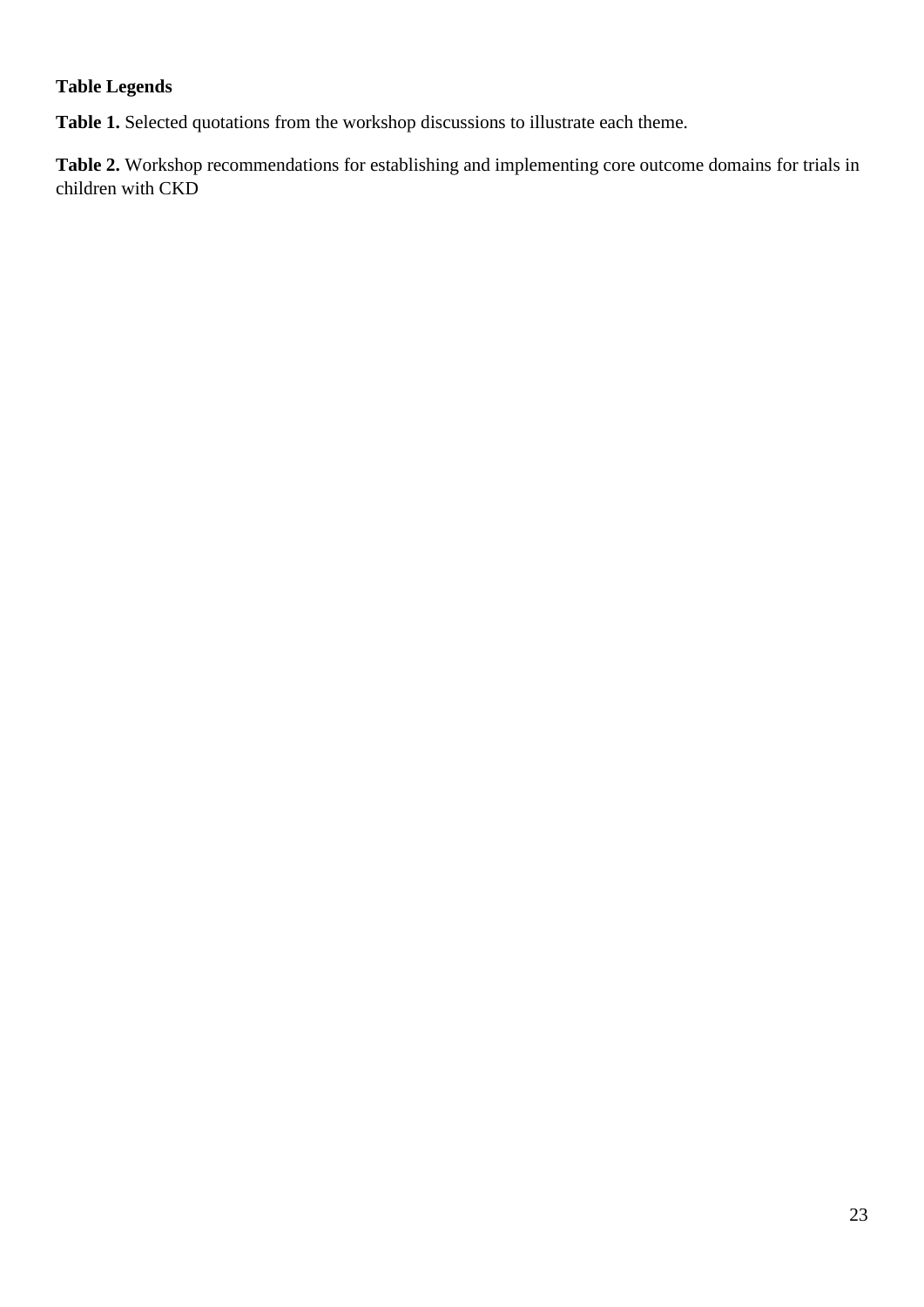# **Supplementary material**

File S1. Facilitator question guide for breakout discussion

Supplementary information is available at Kidney International's website.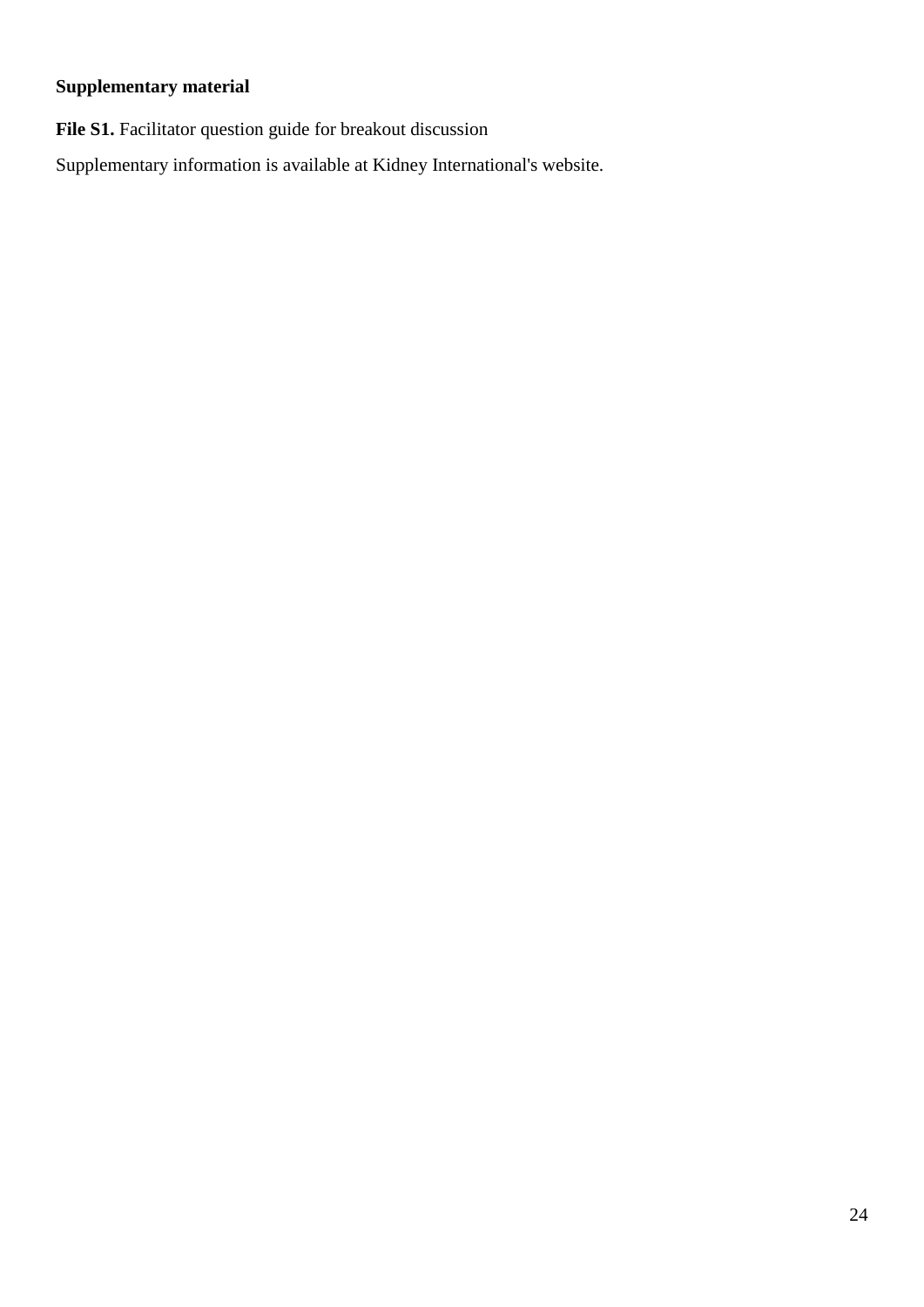#### **References**

- 1. Chen K, Didsbury M, van Zwieten A*, et al.* Neurocognitive and educational outcomes in children and adolescents with CKD: a systematic review and meta-analysis. *Clin J Am Soc Nephrol* 2018; **13:**  387-397.
- 2. McDonald SP, Craig JC. Long-term survival of children with end-stage renal disease. *N Engl J Med* 2004; **350:** 2654-2662.
- 3. Mitsnefes MM. Cardiovascular disease in children with chronic kidney disease. *J Am Soc Nephrol* 2012; **23:** 578-585.
- 4. Dobbels F, Decorte A, Roskams A*, et al.* Health‐related quality of life, treatment adherence, symptom experience and depression in adolescent renal transplant patients. *Pediatr Transplant* 2010; **14:** 216-223.
- 5. Tjaden L, Tong A, Henning P*, et al.* Children's experiences of dialysis: a systematic review of qualitative studies. *Arch Dis Child* 2012; **97:** 395-402.
- 6. Gerson AC, Wentz A, Abraham AG*, et al.* Health-related quality of life of children with mild to moderate chronic kidney disease. *Pediatrics* 2010; **125:** e349-e357.
- 7. Diseth TH, Tangeraas T, Reinfjell T*, et al.* Kidney transplantation in childhood: mental health and quality of life of children and caregivers. *Pediatr Nephrol* 2011; **26:** 1881-1892.
- 8. McKenna AM, Keating LE, Vigneux A*, et al.* Quality of life in children with chronic kidney disease—patient and caregiver assessments. *Nephrol Dial Transpl* 2006; **21:** 1899-1905.
- 9. Tong A, Samuel S, Zappitelli M*, et al.* Standardised Outcomes in Nephrology-Children and Adolescents (SONG-Kids): a protocol for establishing a core outcome set for children with chronic kidney disease. *Trials* 2016; **17:** 401.
- 10. Roumelioti M-E, Wentz A, Schneider MF*, et al.* Sleep and fatigue symptoms in children and adolescents with CKD: a cross-sectional analysis from the chronic kidney disease in children (CKiD) study. *Am J Kidney Dis* 2010; **55:** 269-280.
- 11. Tjaden LA, Grootenhuis MA, Noordzij M*, et al.* Health-related quality of life in patients with pediatric onset of end-stage renal disease: state of the art and recommendations for clinical practice. *Pediatr Nephrol* 2016; **31:** 1579-1591.
- 12. Wong CJ, Moxey-Mims M, Jerry-Fluker J*, et al.* CKiD (CKD in children) prospective cohort study: a review of current findings. *Am J Kidney Dis* 2012; **60:** 1002-1011.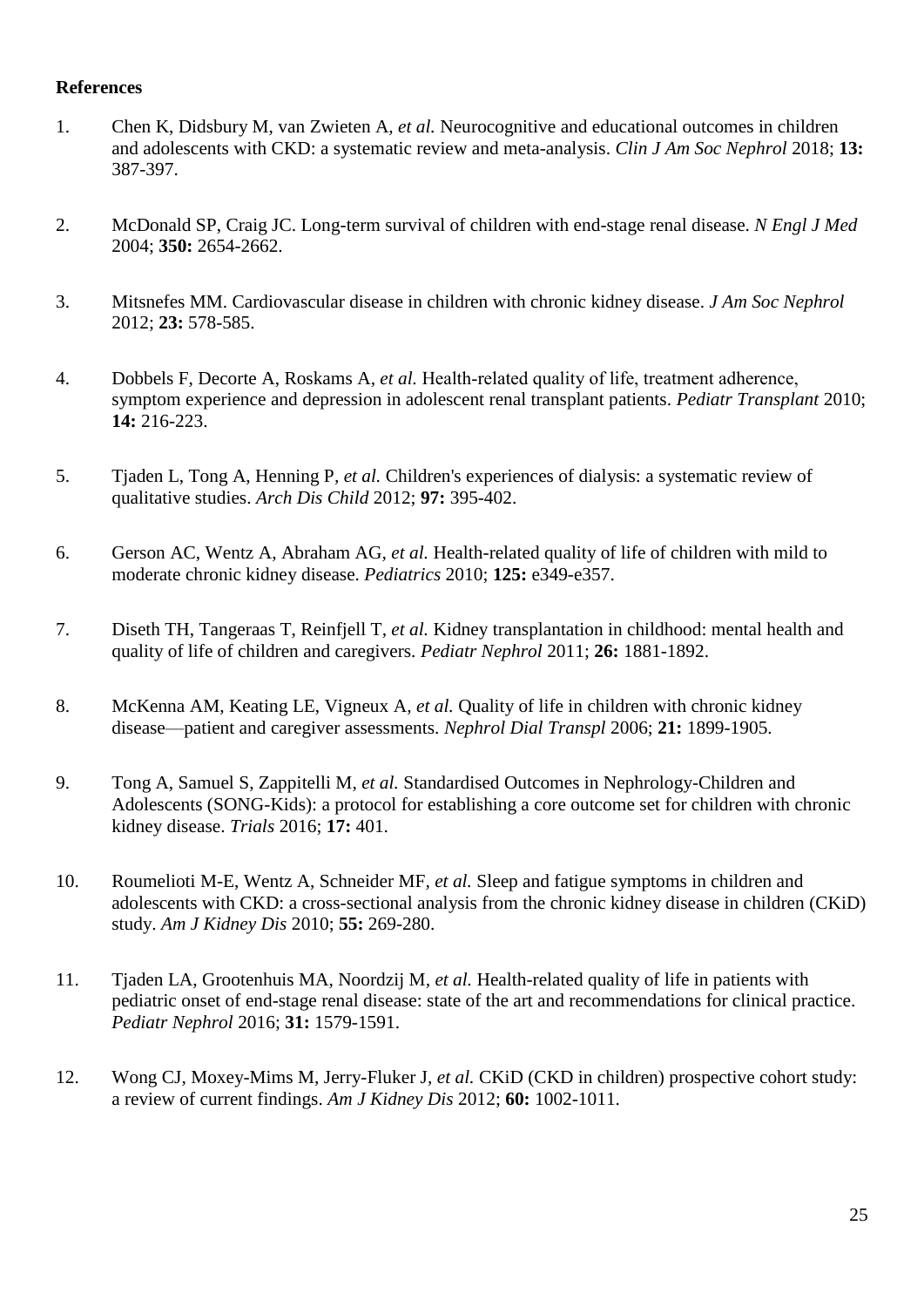- 13. Selewski DT, Massengill SF, Troost JP*, et al.* Gaining the patient reported outcomes measurement information system (PROMIS) perspective in chronic kidney disease: a Midwest pediatric nephrology consortium study. *Pediatr Nephrol* 2014; **29:** 2347-2356.
- 14. Tjaden LA, Vogelzang J, Jager KJ*, et al.* Long-term quality of life and social outcome of childhood end-stage renal disease. *J Pediatr* 2014; **165:** 336-342. e331.
- 15. Mendley SR, Matheson MB, Shinnar S*, et al.* Duration of chronic kidney disease reduces attention and executive function in pediatric patients. *Kidney Int* 2015; **87:** 800-806.
- 16. Kogon AJ, Matheson MB, Flynn JT*, et al.* Depressive symptoms in children with chronic kidney disease. *J Pediatr* 2016; **168:** 164-170. e161.
- 17. Moreira JM, Soares CMBM, Teixeira AL*, et al.* Anxiety, depression, resilience and quality of life in children and adolescents with pre-dialysis chronic kidney disease. *Pediatr Nephrol* 2015; **30:** 2153- 2162.
- 18. Tjaden LA, Maurice-Stam H, Grootenhuis MA*, et al.* Impact of renal replacement therapy in childhood on long-term socioprofessional outcomes: a 30-year follow-up study. *Pediatr* 2016; **171:**  189-195. e182.
- 19. Bailey PK, Hamilton AJ, Clissold RL*, et al.* Young adults' perspectives on living with kidney failure: a systematic review and thematic synthesis of qualitative studies. *BMJ Open* 2018; **8:**  e019926.
- 20. Hamilton AJ, Caskey FJ, Casula A*, et al.* Psychosocial health and lifestyle behaviors in young adults receiving renal replacement therapy compared to the general population: findings from the SPEAK study. *Am J Kidney Dis* 2019; **73:** 194-205.
- 21. Hanson CS, Gutman T, Craig JC*, et al.* Identifying Important Outcomes for Young People With CKD and Their Caregivers: A Nominal Group Technique Study. *Am J Kidney Dis* 2019.
- 22. Chong LS, Sautenet B, Tong A*, et al.* Range and heterogeneity of outcomes in randomized trials of pediatric chronic kidney disease. *J Pediatr* 2017; **186:** 110-117. e111.
- 23. Williamson PR, Altman DG, Bagley H*, et al.* The COMET handbook: version 1.0. *Trials* 2017; **18:**  280.
- 24. Tong A, Manns B, Wang AYM*, et al.* Implementing core outcomes in kidney disease: report of the Standardized Outcomes in Nephrology (SONG) implementation workshop. *Kidney Int* 2018; **94:**  1053-1068.
- 25. Logeman C GC, Howell M, Hanson CS, Craig JC, Samuel S, Zappitelli M, Matsuda-Abedini M, Dart A, Furth S, Eddy A, Groothoff J, Yap HK, Bockenhauer D, Sinha A, Alexander SI, Goldstein SL, Gipson DS, Michael M, Walker A, Kausman J, Gaillard S, Bacchetta J, Rheault MN, Warady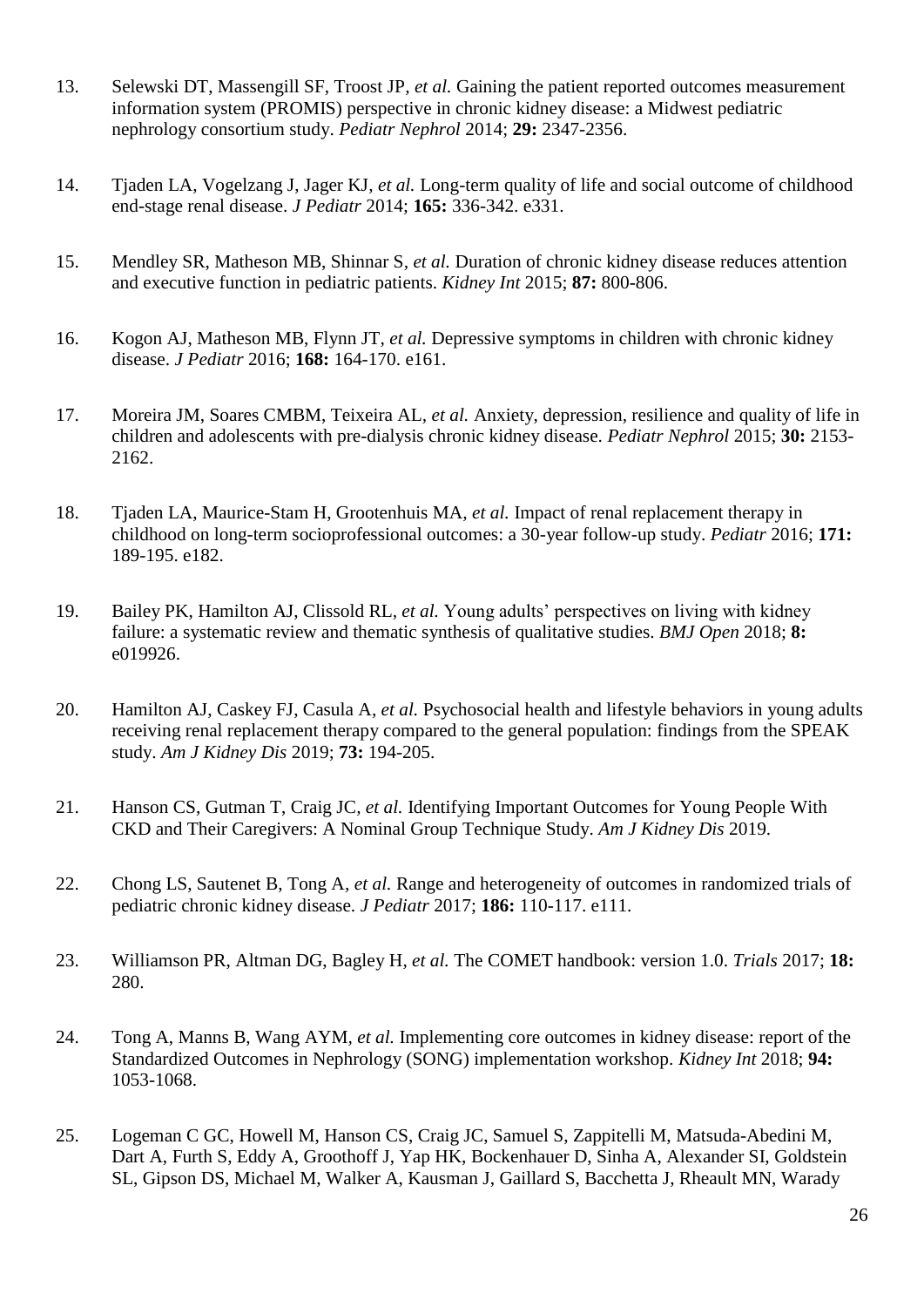BA, Neu A, Christian M, McTaggart S, Liu I, Teo S, Sautenet B, Gutman T, Carter S, Teixeira-Pinto A, Tong A. Developing consensus-based outcome domains for trials in children and adolescents with chronic kidney disease: an international Delphi survey. *Am J Kid Dis* 2020; **Accepted 16th March 2020**.

- 26. SONG Initiative: The SONG Handbook (Version 1.0). In, Sydney, Australia, 2018
- 27. Sinha IP, Gallagher R, Williamson PR*, et al.* Development of a core outcome set for clinical trials in childhood asthma: a survey of clinicians, parents, and young people. *Trials* 2012; **13:** 103.
- 28. Crudgington H, Rogers M, Bray L*, et al.* Core Health Outcomes in Childhood Epilepsy (CHOICE): Development of a core outcome set using systematic review methods and a Delphi survey consensus. *Epilepsia* 2019; **60:** 857-871.
- 29. Byrne M, O'Connell A, Egan AM*, et al.* A core outcomes set for clinical trials of interventions for young adults with type 1 diabetes: an international, multi-perspective Delphi consensus study. *Trials* 2016; **18:** 602.
- 30. de Kleuver M, Faraj SSA, Holewijn RM*, et al.* Defining a core outcome set for adolescent and young adult patients with a spinal deformity. *Acta Orthop* 2017; **88:** 612-618.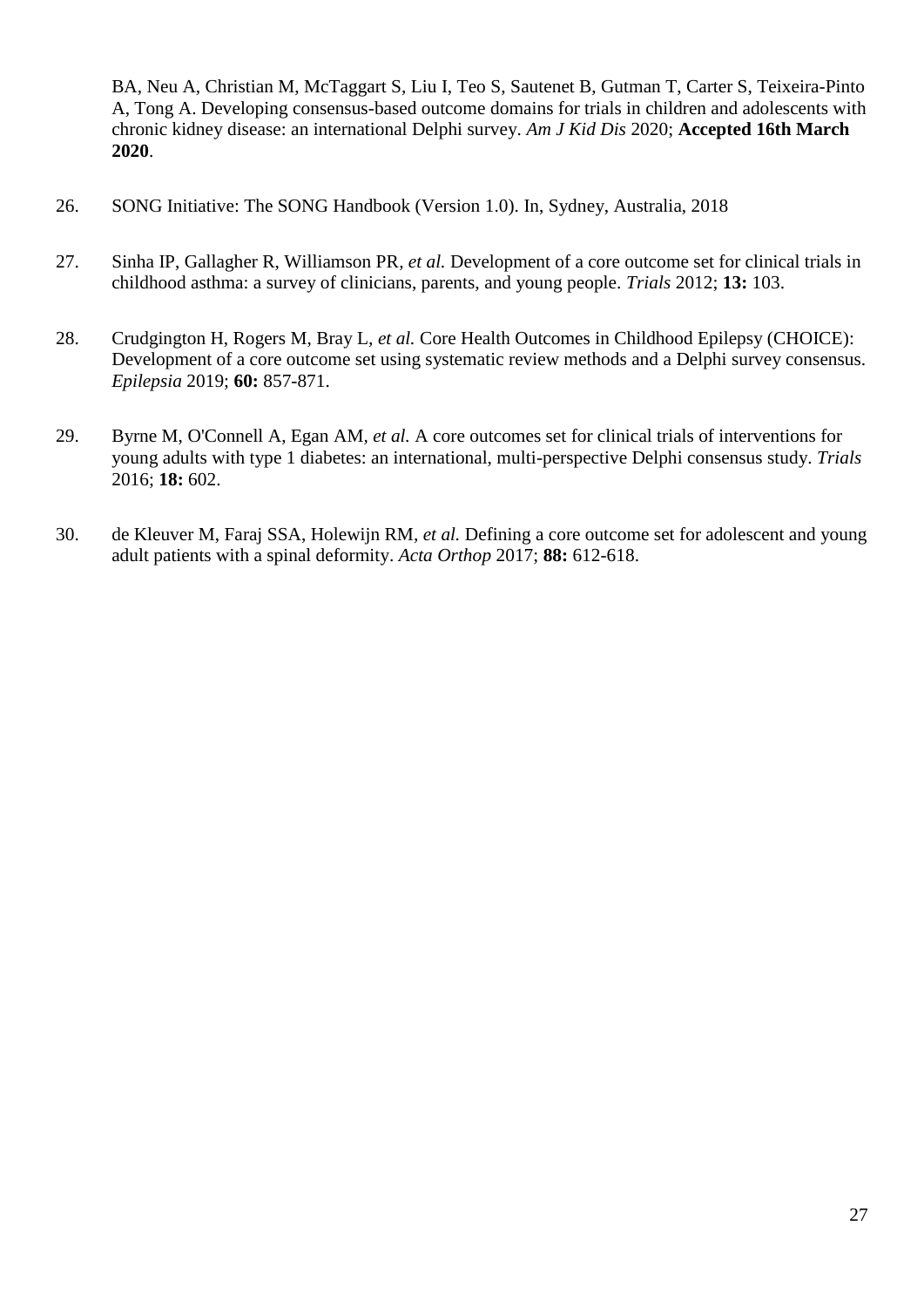#### **SONG-Kids Consensus Workshops Investigators (attending and non-attending contributors) for group authorship\***

| uup aaanoromp             |                                                        |                       |
|---------------------------|--------------------------------------------------------|-----------------------|
| <b>Name</b>               | <b>Primary Affiliation*</b>                            | <b>Country</b>        |
| Abhjit Guha               | <b>SONG Patient/family network</b>                     | Australia             |
| Adaobi Solarin            | Lagos State University Teaching Hospital               | Nigeria               |
| Aditi Sinha               | All India Institute of Medical Sciences                | India                 |
| Adriana Platona           | Australian Government Department of Health             | Australia             |
| <b>Alexander Hamilton</b> | University of Bristol                                  | <b>United Kingdom</b> |
| Alice Woods-Barnard       | <b>SONG Patient/family network</b>                     | Australia             |
| Alicia Neu                | John Hopkins University                                | <b>United States</b>  |
| <b>Allison Tong</b>       | The University of Sydney                               | Australia             |
| <b>Allison Dart</b>       | University of Manitoba                                 | Canada                |
| <b>Allison Eddy</b>       | University of British Columbia                         | Canada                |
| Alyssa Karathanas         | <b>SONG Patient/family network</b>                     | <b>United States</b>  |
| Amanda Baumgart           | The University of Sydney                               | Australia             |
| Amelia Fielding           | <b>SONG Patient/family network</b>                     | Australia             |
| Amelia LePage             | Monash University                                      | Australia             |
| Amelie Bernier-Jean       | The University of Sydney                               | Australia             |
| Amy Kelly                 | The University of Sydney                               | Australia             |
| Ana Teixeira              | Hospitalar do Porto                                    | Portugal              |
| Andrea Viecelli           | University of Queensland                               | Australia             |
| <b>Andrea Matus</b>       | The University of Sydney                               | Australia             |
| <b>Andrew Narva</b>       | <b>NIH</b>                                             | <b>United States</b>  |
| Angela Ju                 | The University of Sydney                               | Australia             |
| Angela Yee-Moon Wang      | Queen Mary Hospital, The University of Hong Kong       | Hong Kong             |
| Ankit Sharma              | The University of Sydney                               | Australia             |
| Anna Fielding             | <b>SONG Patient/family network</b>                     | Australia             |
| Anna Francis              | Lady Cilento Children's Hospital                       | Queensland            |
| <b>Anthony Meza</b>       | <b>SONG Patient/family network</b>                     | <b>United States</b>  |
| Aria Fielding             | <b>SONG Patient/family network</b>                     | Australia             |
| Armando Teixeira-Pinto    | The University of Sydney                               | Australia             |
| Arvind Bagga              | All India Institute of Medical Sciences                | India                 |
| Augustina Jankauskienė    | Vilnius University Institute of Clinical Medicine      | Lithuania             |
| Ayano Kelly               | <b>Australian National University</b>                  | Australia             |
| Barbara Gillespie         | University of North Carolina, Covance CRO              | <b>United States</b>  |
| <b>Benedicte Sautenet</b> | University of Tours                                    | France                |
| <b>Beth Vogt</b>          | Rainbow Babies and Children's Hospital                 | <b>United States</b>  |
| <b>Bethany Foster</b>     | McGill University                                      | Canada                |
| <b>Bradley Warady</b>     | Children's Mercy Kansas City                           | <b>United States</b>  |
| <b>Bradley Dixon</b>      | University of Colorado School of Medicine              | <b>United States</b>  |
| <b>Braden Manns</b>       | University of Calgary                                  | Canada                |
| Brenda Hemmelgarn         | University of Calgary                                  | Canada                |
| <b>Brittney Bscardark</b> | <b>SONG Patient/family network</b>                     | <b>United States</b>  |
| <b>Brooklyn Romeo</b>     | <b>SONG Patient/family network</b>                     | <b>United States</b>  |
| Camilla Hanson            | University of Sydney                                   | Australia             |
| Carlos Meza               | <b>SONG Patient/family network</b>                     | <b>United States</b>  |
| <b>Carter Brockett</b>    | <b>SONG Patient/family network</b>                     | <b>United States</b>  |
| Chandana Guha             | The University of Sydney & SONG Patient/family network | Australia             |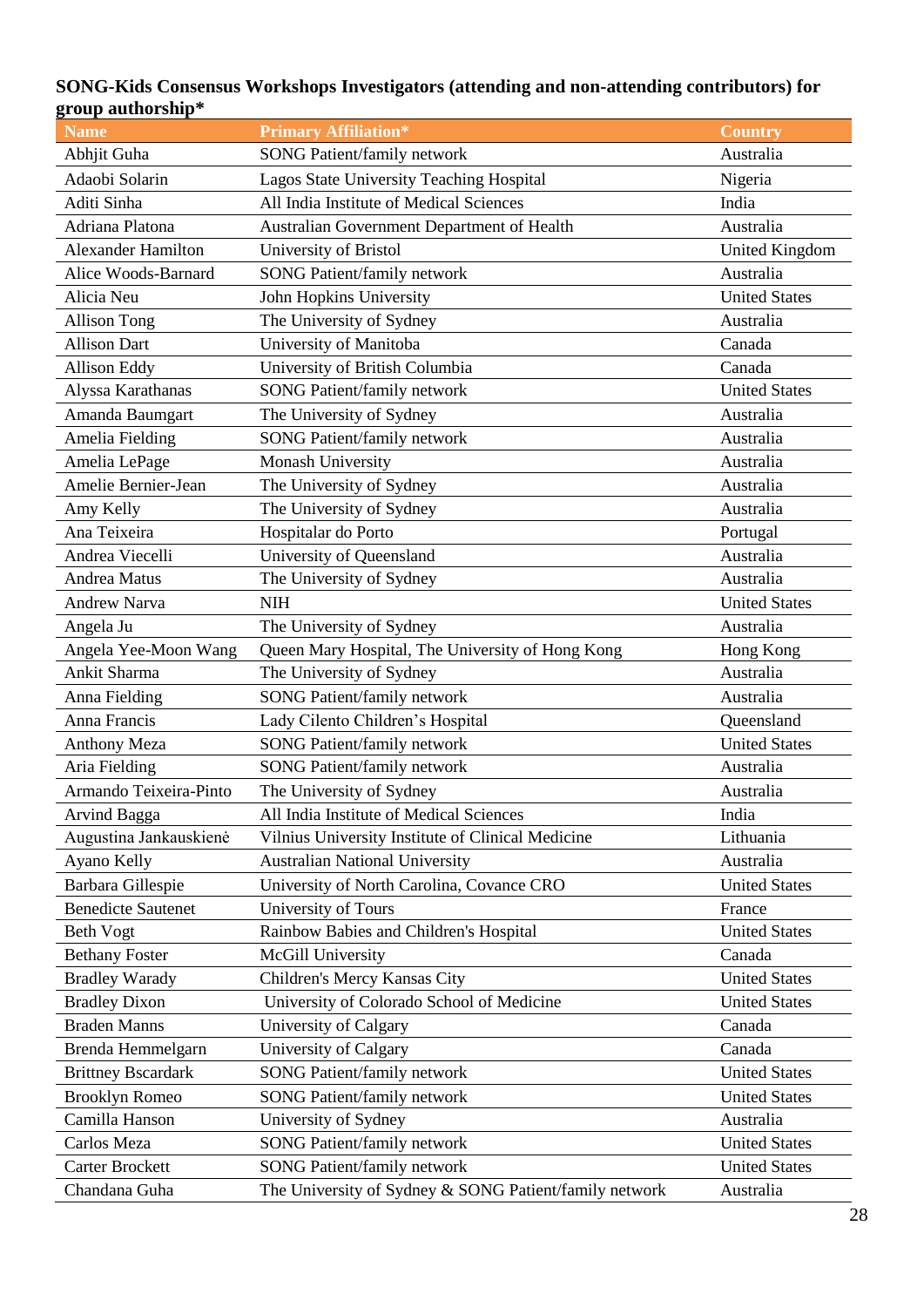| <b>Chanel Prestidge</b>    | <b>Auckland Hospital</b>                          | New Zealand           |
|----------------------------|---------------------------------------------------|-----------------------|
| Charlotte Logeman          | The University of Sydney                          | Australia             |
| Charmaine Green            | <b>SONG Patient/family network</b>                | Australia             |
| Cheryl Sanchez-Kazi        | Loma Linda University Health                      | <b>United States</b>  |
| <b>Christy Perkins</b>     | <b>SONG Patient/family network</b>                | <b>United States</b>  |
| <b>Claus Peter Schmitt</b> | University Children's Hospital Heidelberg         | Germany               |
| Craig Fielding             | <b>SONG Patient/family network</b>                | Australia             |
| Craig Settee               | Can-SOLVE CKD                                     | Canada                |
| Daniel Sumpton             | The University of Sydney                          | Australia             |
| Daniel Meza                | <b>SONG Patient/family network</b>                | <b>United States</b>  |
| Darien Karathanas          | <b>SONG Patient/family network</b>                | <b>United States</b>  |
| David Harris               | The University of Sydney                          | Australia             |
| David Wheeler              | University College London                         | <b>United Kingdom</b> |
| David Hooper               | Cincinnati Children's Hospital                    | <b>United States</b>  |
| Debbie Gipson              | University of Michigan                            | <b>United States</b>  |
| Denis Geary                | The Hospital for Sick Children                    | Canada                |
| Detlef Bockenhauer         | University College London                         | <b>United Kingdom</b> |
| Dieter Haffner             | <b>Hannover Medical School</b>                    | Germany               |
| Djalila Mekahli            | KU Leuven-University of Leuven                    | Belgium               |
| Dorota Drozdz              | Jagiellonian University Medical college           | Poland                |
| Ed Romeo                   | <b>SONG Patient/family network</b>                | <b>United States</b>  |
| Elaine Ku                  | University of California San Francisco            | <b>United States</b>  |
| Elaine Urbina              | Cincinnati Children's Hospital Medical Center     | <b>United States</b>  |
| Elena Levtchenko           | University Hospital Leuven                        | Belgium               |
| Elena Balovlenkov          | <b>Centers for Medicaid and Medicare Services</b> | <b>United States</b>  |
| Elisabeth Hodson           | The University of Sydney                          | Australia             |
| <b>Emily Morales</b>       | <b>SONG Patient/family network</b>                | <b>United States</b>  |
| Emma O'Lone                | The University of Sydney                          | Australia             |
| Emma Machuca               | <b>SONG Patient/family network</b>                | <b>United States</b>  |
| <b>Emmah Carlton</b>       | <b>SONG Patient/family network</b>                | <b>United States</b>  |
| Eric Au                    | The University of Sydney                          | Australia             |
| Erin Olver                 | <b>SONG Patient/family network</b>                | Australia             |
| Estefania Morales          | <b>SONG Patient/family network</b>                | <b>United States</b>  |
| Fatima Mirza               | <b>SONG Patient/family network</b>                | Australia             |
| Fiona Mackie               | <b>Sydney Children's Hospital</b>                 | Australia             |
| Francesca Tentori          | DaVita                                            | <b>United States</b>  |
| <b>Franz Schaefer</b>      | University of Heidelberg                          | Germany               |
| Gail Higgins               | The University of Sydney                          | Australia             |
| Georges Deschenes          | Robert-Debré University Hospital                  | France                |
| Georgia Plunkett           | <b>SONG Patient/family network</b>                | Australia             |
| Gerilyn Yoder              | <b>SONG Patient/family network</b>                | <b>United States</b>  |
| Germaine Wong              | <b>Westmead Hospital</b>                          | Australia             |
| <b>Giselle Morales</b>     | <b>SONG Patient/family network</b>                | <b>United States</b>  |
| Greg Germino               | National Institutes of Health                     | <b>United States</b>  |
| <b>Hailey Desmond</b>      | University of Michigan                            | <b>United States</b>  |
| <b>Hayley Perkins</b>      | <b>SONG Patient/family network</b>                | <b>United States</b>  |
| Harrison Mitchell-Smith    | SONG Patient/family network                       | Australia             |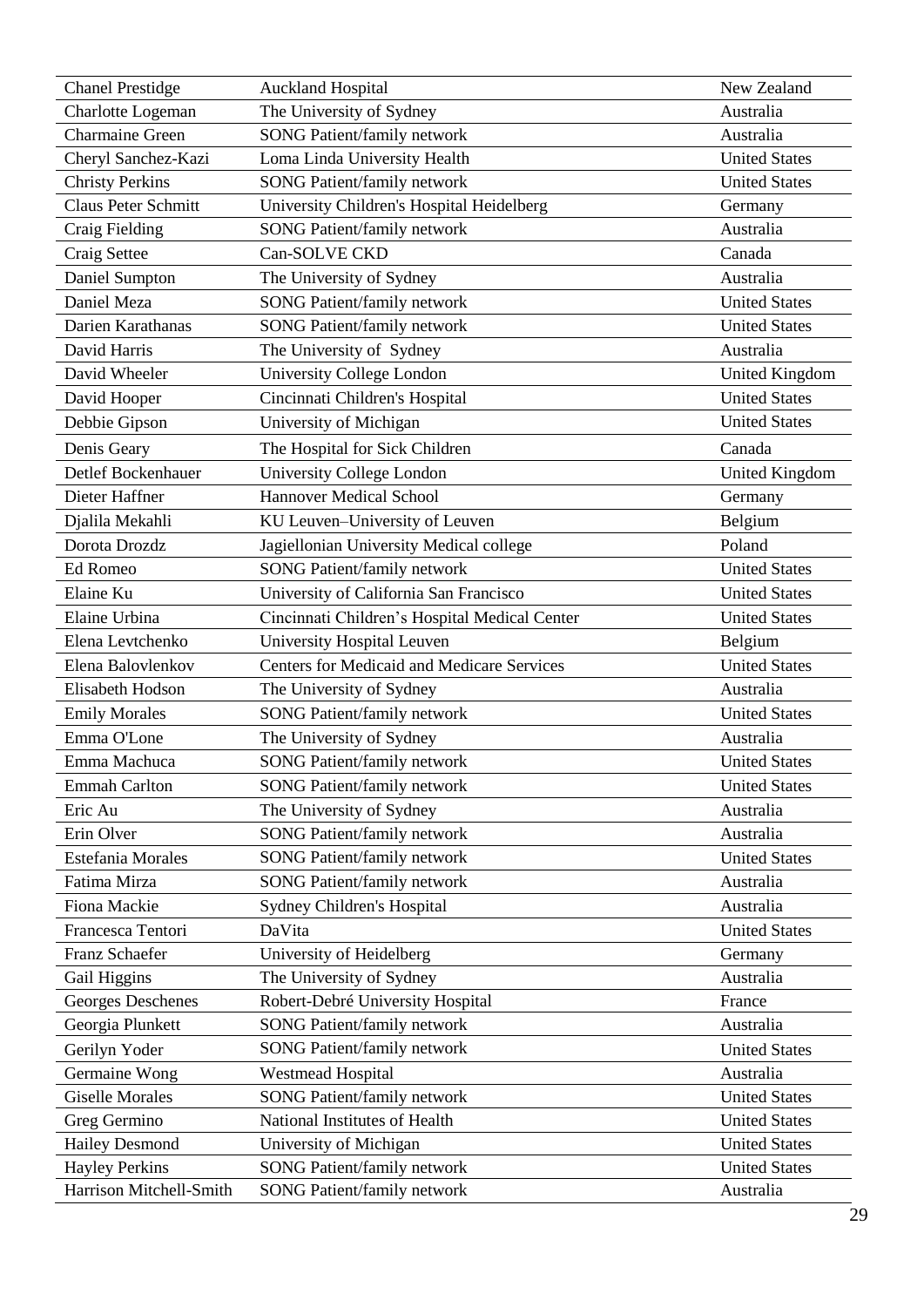| Helen Coolican          | <b>PKD</b> Foundation Australia                    | Australia            |
|-------------------------|----------------------------------------------------|----------------------|
| Hong Xu                 | Children's Hospital of Fudan University            | China                |
| Hui-Kim Yap             | National University of Singapore                   | Singapore            |
| Ifeoma Anochie          | University of Port Harcourt Teaching Hospital      | Nigeria              |
| Il-Soo Ha               | Seoul National University Hospital                 | South Korea          |
| Ira Davis               | <b>Clinical Trial and Consulting</b>               | <b>United States</b> |
| Isaac Liu               | National University Hospital                       | Singapore            |
| <b>Israel Samaniego</b> | <b>SONG Patient/family network</b>                 | <b>United States</b> |
| Jaap Groothoff          | Emma Children's Hospital Academic Medical Centre   | Netherlands          |
| Jaime Machuca           | <b>SONG Patient/family network</b>                 | <b>United States</b> |
| <b>James Machuca</b>    | <b>SONG Patient/family network</b>                 | <b>United States</b> |
| Jasmijn Kerklaan        | The University of Sydney                           | Australia            |
| <b>Jeff Brockett</b>    | <b>SONG Patient/family network</b>                 | <b>United States</b> |
| Jenna Norton            | National Institutes of Health                      | <b>United States</b> |
| Jenny Shen              | University of California                           | <b>United States</b> |
| Jens Goebel             | University of Colorado School of Medicine          | <b>United States</b> |
| Jia Rao                 | Children's Hospital of Fudan University            | China                |
| Jimmy Machuca           | <b>SONG Patient/family network</b>                 | <b>United States</b> |
| Jo Mitchell-Smith       | <b>SONG Patient/family network</b>                 | Australia            |
| Jo Watson               | Australian Government Department of Health         | Australia            |
| John Gill               | University of British Columbia                     | Canada               |
| Jonathan Craig          | <b>Flinders University</b>                         | Australia            |
| Joseph T Flynn          | University of Washington                           | <b>United States</b> |
| Joshua Kausman          | Royal Children's Hospital Melbourne                | Australia            |
| Joshua Samuels          | University of Texas                                | <b>United States</b> |
| Justine Bacchetta       | University Hospital of Lyon                        | France               |
| Kaleb Yoder             | <b>SONG Patient/family network</b>                 | <b>United States</b> |
| Karine Manera           | The University of Sydney                           | Australia            |
| Karolis Azukaitis       | Vilnius University, Institute of Clinical Medicine | Lithuania            |
| Katherine Twombley      | Medical University of South Carolina               | <b>United States</b> |
| Kelly-Ann McMichael     | <b>SONG Patient/family network</b>                 | Australia            |
| Kenji Ishikura          | Tokyo Metropolitan Children's Medical Center       | Japan                |
| <b>Kennedy Romeo</b>    | <b>SONG Patient/family network</b>                 | <b>United States</b> |
| Kevin Settee            | <b>SONG Patient/family network</b>                 | Canada               |
| Kim Linh Van            | The University of Sydney                           | Australia            |
| Lachlan McMichael       | <b>SONG Patient/family network</b>                 | Australia            |
| Lany Trinh              | Australian Institute of Health and Welfare         | Australia            |
| Larry Greenbaum         | <b>Emory University</b>                            | <b>United States</b> |
| Laura Sanchez           | <b>SONG Patient/family network</b>                 | <b>United States</b> |
| Leo Fielding            | <b>SONG Patient/family network</b>                 | Australia            |
| <b>Lesley Rees</b>      | Great Ormond Street Hospital for Children          | London               |
| Leslie Lippincott       | <b>SONG Patient/family network</b>                 | <b>United States</b> |
| Levi Mejia-Saldivar     | <b>SONG Patient/family network</b>                 | <b>United States</b> |
| Lidia Saldivar          | <b>SONG Patient/family network</b>                 | <b>United States</b> |
| Lisa Guay-Woodford      | National Institute of Health                       | <b>United States</b> |
| Lizett Samaniego        | <b>SONG Patient/family network</b>                 | <b>United States</b> |
| Lorraine Hamiwka        | University of Calgary                              | Canada               |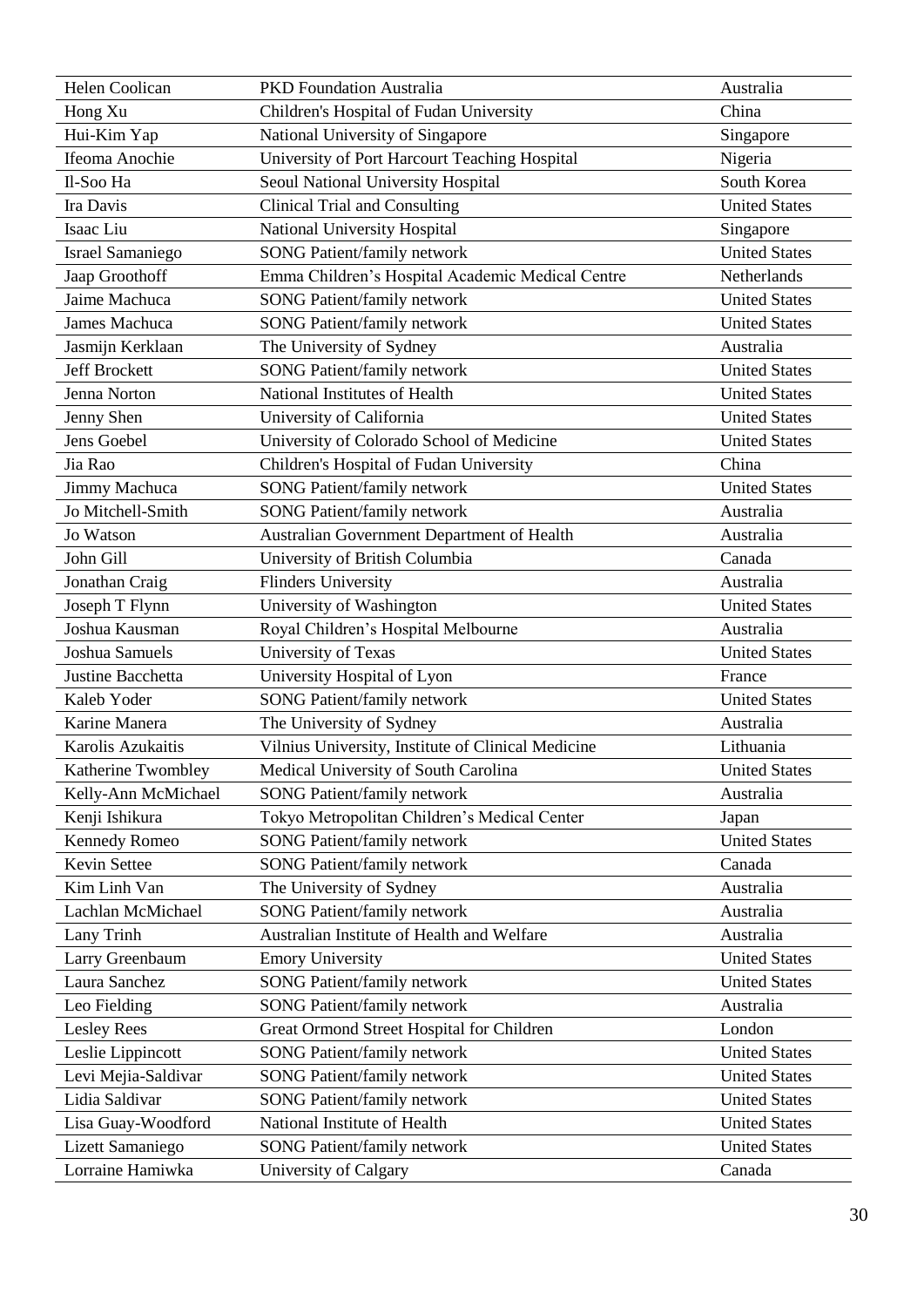| Lorraine Bell                 | McGill University                                         | Canada                |
|-------------------------------|-----------------------------------------------------------|-----------------------|
| Louese Dunn                   | Sheffield Teaching Hospitals NHS Foundation Trust         | <b>United Kingdom</b> |
| Lucinda Barry                 | Donate Life                                               | Australia             |
| Luke Macauley                 | <b>SONG Patient/family network</b>                        | Australia             |
| Luke Holmes                   | <b>SONG Patient/family network</b>                        | Australia             |
| Madelynn Karathanas           | <b>SONG Patient/family network</b>                        | <b>United States</b>  |
| <b>Madison Mitchell-Smith</b> | <b>SONG Patient/family network</b>                        | Australia             |
| Mandy Walker                  | Royal Children's Hospital Melbourne                       | Australia             |
| <b>Manuel Benavides</b>       | SONG Patient/family network                               | <b>United States</b>  |
| Marcello Tonelli              | University of Calgary                                     | Canada                |
| Maria Ferris                  | University of North Carolina Kidney Center at Chapel Hill | <b>United States</b>  |
| Marina Vivarelli              | Ospedale Pediatrico Bambino Gesù-IRCCS                    | Italy                 |
| Mark Wolfenden                | <b>SONG Patient/family network</b>                        | Australia             |
| <b>Martin Howell</b>          | The University of Sydney                                  | Australia             |
| Martin Christian              | Nottingham Children's Hospital                            | <b>United Kingdom</b> |
| <b>Martin Schreiber</b>       | DaVita                                                    | <b>United States</b>  |
| Marva Moxey-Mims              | George Washington University                              | <b>United States</b>  |
| Mary Leonard                  | <b>Stanford University</b>                                | <b>United States</b>  |
| <b>Matthew Karathanas</b>     | <b>SONG Patient/family network</b>                        | <b>United States</b>  |
| Meghan Pearl                  | University of California Los Angeles                      | <b>United States</b>  |
| Melissa Natatmadja            | University of Queensland                                  | Australia             |
| Melissa Brockett              | <b>SONG Patient/family network</b>                        | <b>United States</b>  |
| Melvin Bonilla-Felix          | University of Puerto Rico                                 | Puerto Rico           |
| Meredith Atkinson             | Johns Hopkins University School of Medicine Baltimore     | <b>United States</b>  |
| Michael Zappitelli            | Montreal Children's Hospital                              | Canada                |
| Michel Baum                   | University of Texas Southwestern Medical Center           | <b>United States</b>  |
| Michelle Rheault              | University of Minnesota                                   | <b>United States</b>  |
| Mignon McCulloch              | Red Cross War Memorial Children's Hospital                | South Africa          |
| Mina Matsuda-Abedini          | <b>Sick Kids</b>                                          | Canada                |
| Mini Michael                  | Texas Children's Hospital                                 | <b>United States</b>  |
| Mohammad Khan                 | <b>SONG Patient/family network</b>                        | Australia             |
| Mohammad Salih                | <b>SONG Patient/family network</b>                        | Australia             |
| Mycah Ann Carlton             | <b>SONG Patient/family network</b>                        | <b>United States</b>  |
| Nadine Benador                | <b>UC San Diego Health</b>                                | <b>United States</b>  |
| <b>Ngairre Plunkett</b>       | SONG Patient/family network                               | Australia             |
| Nick Webb                     | Novartis                                                  | Switzerland           |
| Nicki Scholes-Robertson       | The University of Sydney                                  | Australia             |
| Nicolas Larkins               | University of Western Australia                           | Australia             |
| Nicole Evangelidis            | The University of Sydney                                  | Australia             |
| Nigel Yoder                   | <b>SONG Patient/family network</b>                        | <b>United States</b>  |
| Norma Meza                    | <b>SONG Patient/family network</b>                        | <b>United States</b>  |
| Paige Olver                   | SONG Patient/family network                               | Australia             |
| Paiyton Carlton               | <b>SONG Patient/family network</b>                        | <b>United States</b>  |
| Patrick Brophy                | University of Iowa                                        | <b>United States</b>  |
| Peter Tugwell                 | University of Ottawa                                      | Canada                |
| Pierre Cochat                 | University Hospital of Lyon                               | France                |
| Rajnish Mehrotra              | University of Washington                                  | <b>United States</b>  |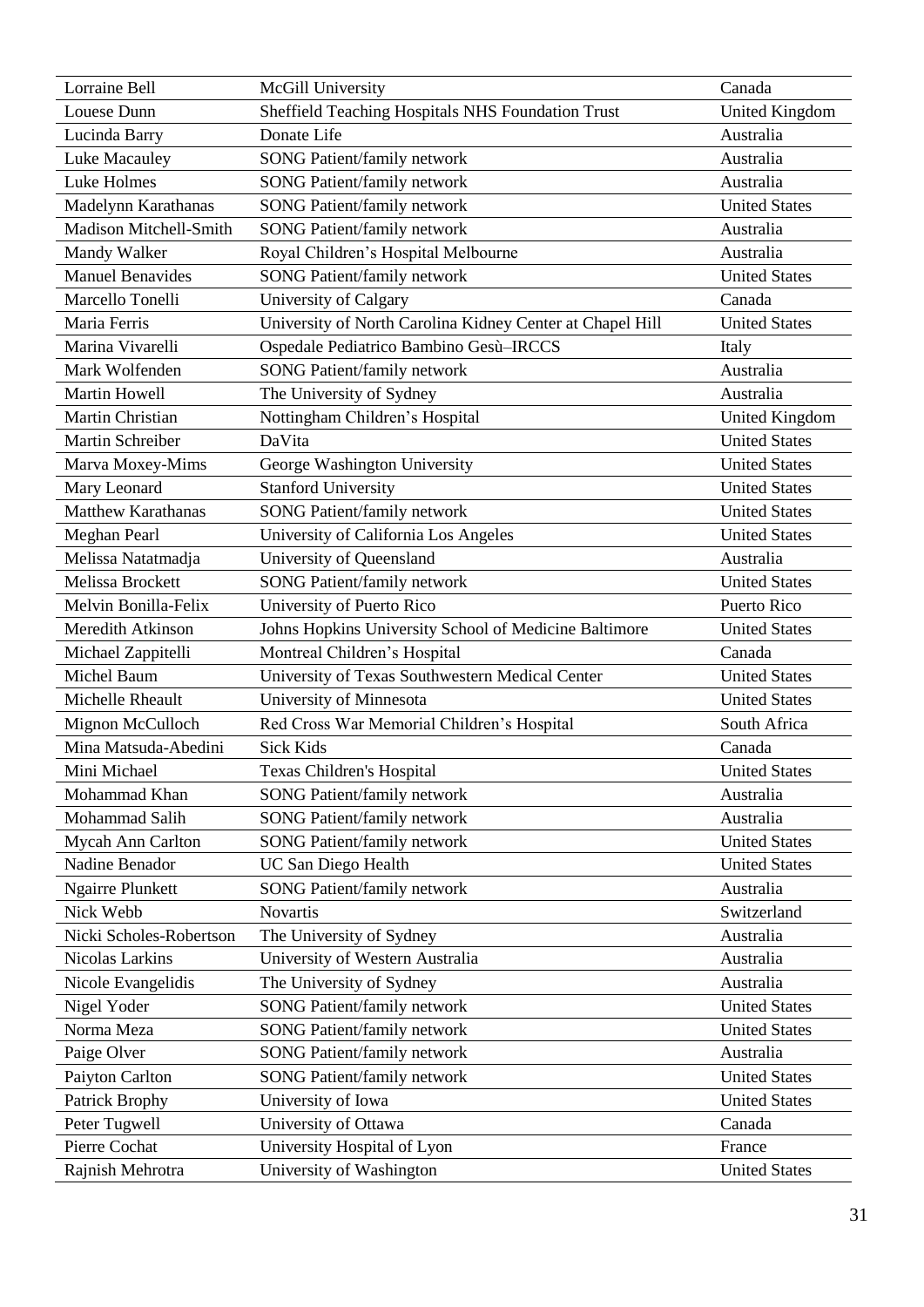| Raphael Wolfenden        | <b>SONG Patient/family network</b>                        | Australia             |
|--------------------------|-----------------------------------------------------------|-----------------------|
| Rasheed Gbadegesin       | <b>Duke University Medical Center</b>                     | <b>United States</b>  |
| <b>Raymond Benavides</b> | <b>SONG Patient/family network</b>                        | <b>United States</b>  |
|                          | Children's Mercy Hospitals Kansas City/UMKC School of     |                       |
| Rebecca Johnson          | Medicine                                                  | <b>United States</b>  |
| Ricardo Morales Jr       | <b>SONG Patient/family network</b>                        | <b>United States</b>  |
| <b>Richard McGee</b>     | Children's Hospital at Westmead                           | Australia             |
| <b>Richard Fish</b>      | University Hospitals of North Midlands                    | <b>United Kingdom</b> |
| <b>Robert Gardos</b>     | PKD Australia                                             | Australia             |
| Roberto Pecoits-Filho    | Pontifícia Universidade Católica do Paraná                | <b>Brazil</b>         |
| Rocio Vargas             | SONG Patient/family network                               | <b>United States</b>  |
| Rodolfo Saldivar         | <b>SONG Patient/family network</b>                        | <b>United States</b>  |
| Rosanna Coppo            | Regina Margherita University Children's Hospital          | Italy                 |
| Rukshana Shroff          | University College London                                 | <b>United Kingdom</b> |
| Rupesh Raina             | Akron Children's Hospitals, Akron Ohio                    | <b>United States</b>  |
| Sajeda Youssouf          | <b>Barts Health NHS Trust</b>                             | United Kingdom        |
| Sally Crowe              | <b>Crowe Associates Ltd</b>                               | <b>United Kingdom</b> |
| Samaya Anumudu           | <b>Baylor College of Medicine</b>                         | <b>United States</b>  |
| Samuel Chan              | Princess Alexandra Hospital                               | Australia             |
| Sarah Baldacchino        | Kidney Health Australia                                   | Australia             |
| Scott Wenderfer          | <b>Baylor College of Medicine</b>                         | <b>United States</b>  |
| Sebastian Wolfenden      | <b>SONG Patient/family network</b>                        | Australia             |
| <b>Selah Carlton</b>     | <b>SONG Patient/family network</b>                        | <b>United States</b>  |
| Shanna Sutton            | <b>SONG Patient/family network</b>                        | <b>United States</b>  |
| <b>Shannon Murphy</b>    | University of North Carolina Kidney Center at Chapel Hill | <b>United States</b>  |
| Sharon Teo               | National University Hospital                              | Singapore             |
| Sheyma Salih             | <b>SONG Patient/family network</b>                        | Australia             |
| Shobha Sahney            | Loma Linda University Health                              | <b>United States</b>  |
| <b>Silas Carlton</b>     | <b>SONG Patient/family network</b>                        | <b>United States</b>  |
| Simon Carter             | University of Sydney                                      | Australia             |
| Simone Pearson           | <b>SONG Patient/family network</b>                        | Australia             |
| Simra Khan               | <b>SONG Patient/family network</b>                        | Australia             |
| Skyla Wilson             | <b>SONG Patient/family network</b>                        | <b>United States</b>  |
| Sonia Sharma             | Max Superspeciality Hospital, New Delhi                   | India                 |
| Stephen Alexander        | The Children's Hospital at Westmead                       | Australia             |
| <b>Stephen Marks</b>     | Great Ormond Street Hospital for Children                 | <b>United Kingdom</b> |
| <b>Stephen Cornish</b>   | Kidney Health Australia                                   | Australia             |
| <b>Stuart Goldstein</b>  | Cincinnati Children's Hospital Medical Center             | <b>United States</b>  |
| <b>Susan Samuel</b>      | University of Calgary                                     | Canada                |
| <b>Susan Furth</b>       | University of Pennsylvania                                | <b>United States</b>  |
| <b>Susan Mendley</b>     | National Institutes of Health                             | <b>United States</b>  |
| <b>Susan Lippincott</b>  | <b>SONG Patient/family network</b>                        | <b>United States</b>  |
| <b>Symone Charles</b>    | <b>SONG Patient/family network</b>                        | <b>United States</b>  |
| Talia Gutman             | University of Sydney                                      | Australia             |
| Terri Mitchell-Smith     | <b>SONG Patient/family network</b>                        | Australia             |
| <b>Tess Harris</b>       | <b>PKD</b> International                                  | <b>United Kingdom</b> |
| <b>Thorsten Vetter</b>   | <b>European Medicines Agency</b>                          | United Kingdom        |
| <b>Tiffany Carlton</b>   | <b>SONG Patient/family network</b>                        | <b>United States</b>  |
|                          |                                                           |                       |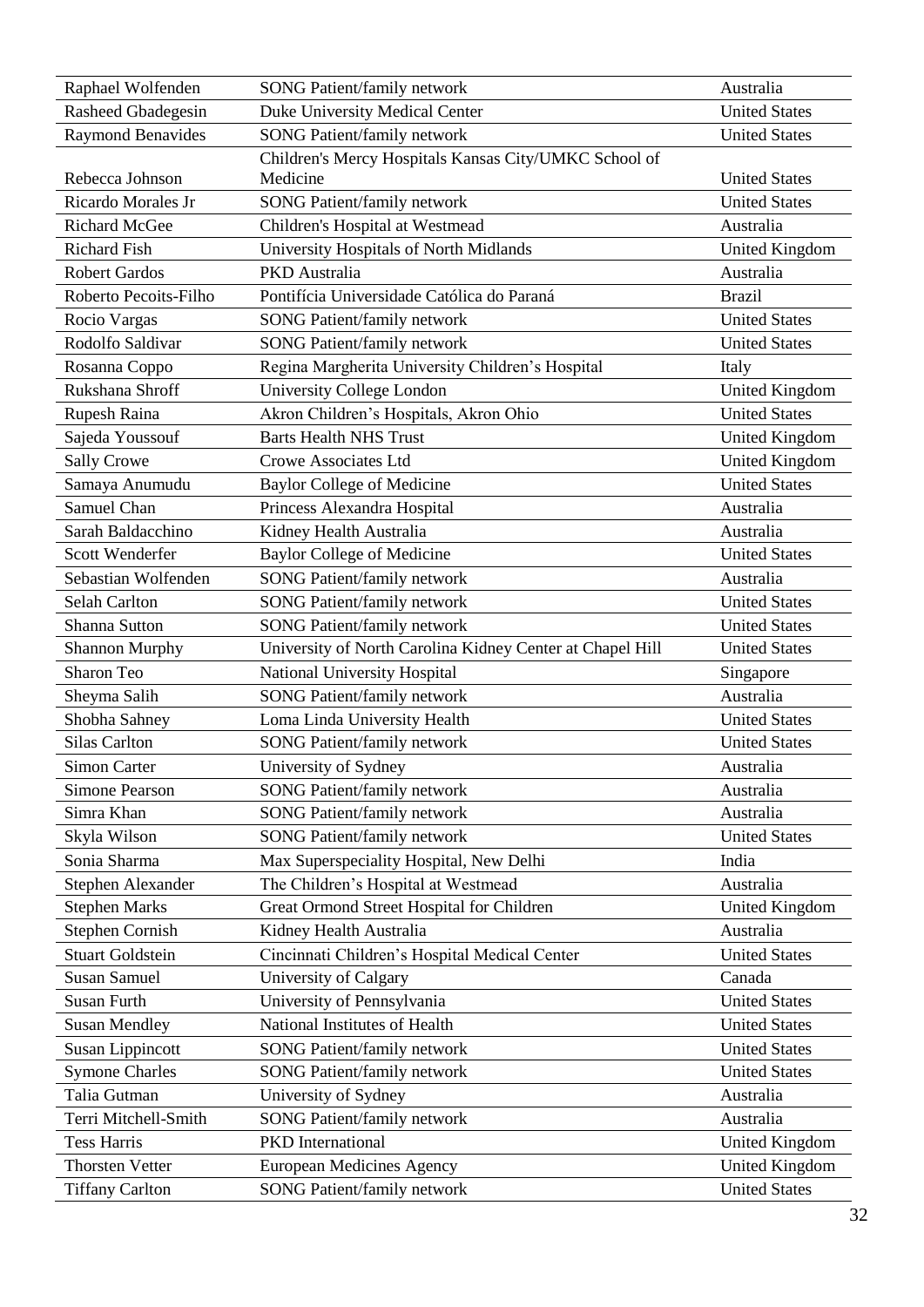| <b>Timothy Carlton</b> | SONG Patient/family network        | <b>United States</b> |
|------------------------|------------------------------------|----------------------|
| Uwe Querfeld           | Charite                            | Germany              |
| Valeria Saglimbene     | University of Sydney               | Australia            |
| Virginia Charles       | <b>SONG Patient/family network</b> | <b>United States</b> |
| Wim van Biesen         | University of Ghent                | Belgium              |
| Wolfgang Winkelmayer   | Baylor College of Medicine         | <b>United States</b> |
| Yenissey Machuca       | <b>SONG Patient/family network</b> | <b>United States</b> |
| Yeoungjee Cho          | University of Queensland           | Australia            |
| <b>Yusuf Salih</b>     | <b>SONG Patient/family network</b> | Australia            |
| Yo Han Anh             | Seoul National University Hospital | South Korea          |
| <b>Zachary Perkins</b> | <b>SONG Patient/family network</b> | <b>United States</b> |
| Zeynab Salih           | <b>SONG Patient/family network</b> | Australia            |

\*SONG Patient/family network is indicated for patients, family members and caregivers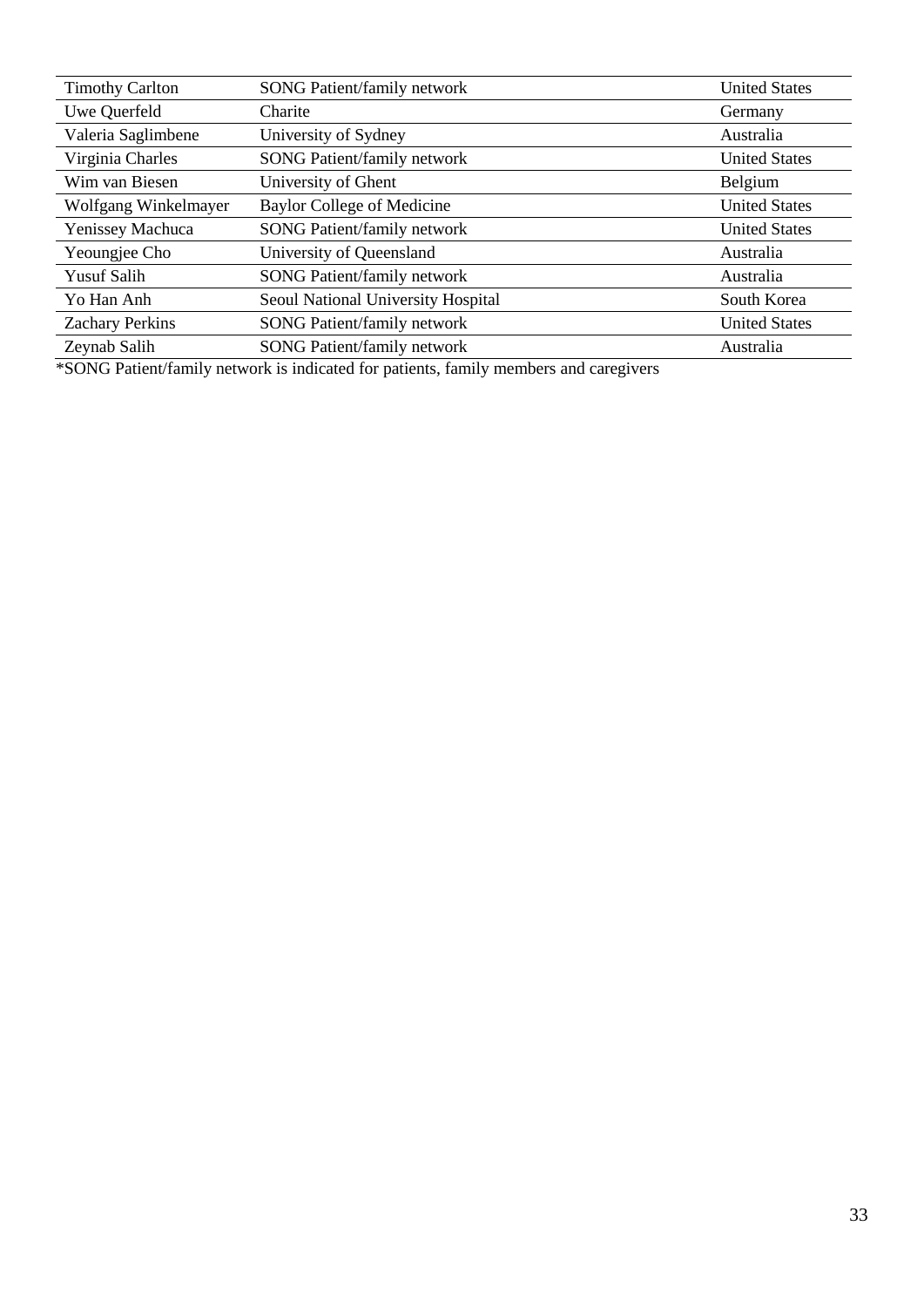# **Table 1. Selected quotations from workshop discussions**

| Theme/subtheme                                                 | <b>Illustrative quotation</b>                                                                                                                                                                                                                                                                                                 |
|----------------------------------------------------------------|-------------------------------------------------------------------------------------------------------------------------------------------------------------------------------------------------------------------------------------------------------------------------------------------------------------------------------|
| Survival and life participation are common high priority goals |                                                                                                                                                                                                                                                                                                                               |
| Wanting to live                                                | No one wants to die. It should be at the top of everyone's list. That is why we go into hospital and we put up with all the needles so that we can continue to live our life. - P14                                                                                                                                           |
|                                                                | As a child, I was always concerned with 'oh my god, what if I die, who is going to take care of my sister?' Now that I'm older it is more realistic things for me to worry aboutSo<br>dying isn't at the forefront of my mind I have accepted that we are all going to die anyway. $-C/P1$                                    |
|                                                                | I just want her to live a long and happy life. I know she doesn't look after herself properly. I can only do so much. - C13                                                                                                                                                                                                   |
|                                                                | I was quite surprised that mortality was ranked number 2 for kids. I have rarely heard any of my patients saying that they are afraid to die. Or that they even realize they can die. I<br>know that they might think about it but they aren't voicing it very often. - H3                                                    |
| Simplifying language around                                    | Survival is also a healthy mind. It's not just survival of the organs and body functioning. We were worried about [our daughter's] psychological survival" - C11.                                                                                                                                                             |
| mortality                                                      | You want long term survival for your child. It is sort of a flip side; it is more of a positive slant than a negative slant - H11                                                                                                                                                                                             |
|                                                                | We talked about the rephrasing of mortality, to survival. With more positive connotations. And more holistic from physical to psychological– Plenary, Melbourne.                                                                                                                                                              |
|                                                                | I have family members with kidney disease. [Mortality] is not in our daily conversation. We are always thinking about life and enjoying the moment. Physicians are always focused<br>on mortality but that is so far away we think about how much time they have left and how we can enjoy it. $-C/H11$                       |
|                                                                | We don't have the technical background, simplified language helps on a patient/caregiver side. - C10                                                                                                                                                                                                                          |
| Participating in a normal life                                 | That should be our core thing. I can't run like other kids. I can't do what they do. I'm always behind and you are basically different you are out of the group like you are a different<br>person. - P14                                                                                                                     |
|                                                                | We can't do stuff like other people. Such as work and sports activities. $-P14$                                                                                                                                                                                                                                               |
|                                                                | In life participation there is a side for us and there is a side for the medical side. What can the medical side do to help us have a better life participation? Then also help us understand<br>where that line is, because obviously it's never going to be normal for them. $-C5$                                          |
|                                                                | We have done things like go on vacation when our doctor did not necessarily want us to and I feel like for us it was so good for our sonthe doctor is medical and looking at<br>mortality and for us you look at trying to live life the way we want to. $-C2$                                                                |
|                                                                | We got to make sure that they can survive on the drug, and that they can live a normal life on the drug. $- C$ 5                                                                                                                                                                                                              |
|                                                                | Life participation may be things like going to school, playing with friends, go to sleep overs, go to birthday parties, being able to eat. $- H2$                                                                                                                                                                             |
| Catastrophic and debilitating<br>impacts of infection          | Before I was diagnosed, I was very sporty and I had lots of friends and then when I got sick I avoided them because I knew I wasn't allowed to get sick. And when I'd get sick, I'd<br>get really sicka whole bunch of people are sick around me. It's flu season". - P14                                                     |
|                                                                | Swimming is a big 'no, no'. Dancing. Footy is the big thing at the moment. She wants to be just like every other twelve-year-old. Her infection rates are off the chart. Last year, she<br>only attended 55 days out of the entire school year. Urinary tract infections and kidney infections. - C9                          |
|                                                                | The word infection has been part of her life since the time she was born. We have had infection pre transplant during renal failure and after renal failure. I'm fearful that she is going<br>to have an infection and we are going to end up in hospital again. For us the word infection is something we live with. $- C13$ |
|                                                                | [Infection] affects many aspects. Some don't eat very well. It affects their growth. Especially the babies. It's a vicious cycle. - H9                                                                                                                                                                                        |
|                                                                | To me life participation is huge for my children because we can all go through the infection pathway and knock ourselves out of participation. - C9                                                                                                                                                                           |
|                                                                | If you look at the core outcomes in layer 2 the infection impacts on almost all the outcomes in that layer too. Anxiety and stress, cognition, depression, fatigue, growth, ability to<br>travel, almost all of them are impacted by recurring infection so I think that is pretty important. - C10                           |
|                                                                | As pediatric nephrologists CAKUT is one of the major causes of kidney disease and infection is one of the major things that we deal with. - H11                                                                                                                                                                               |
|                                                                | "In a country like India, there is a really high rate of infection." $- H12$                                                                                                                                                                                                                                                  |
| Recognizing the seriousness of<br>mental health                | It made me sometimes not feel like going to school because, why bother? Because I know I'm going to get tired and breathless and all that. Why bother? - P14                                                                                                                                                                  |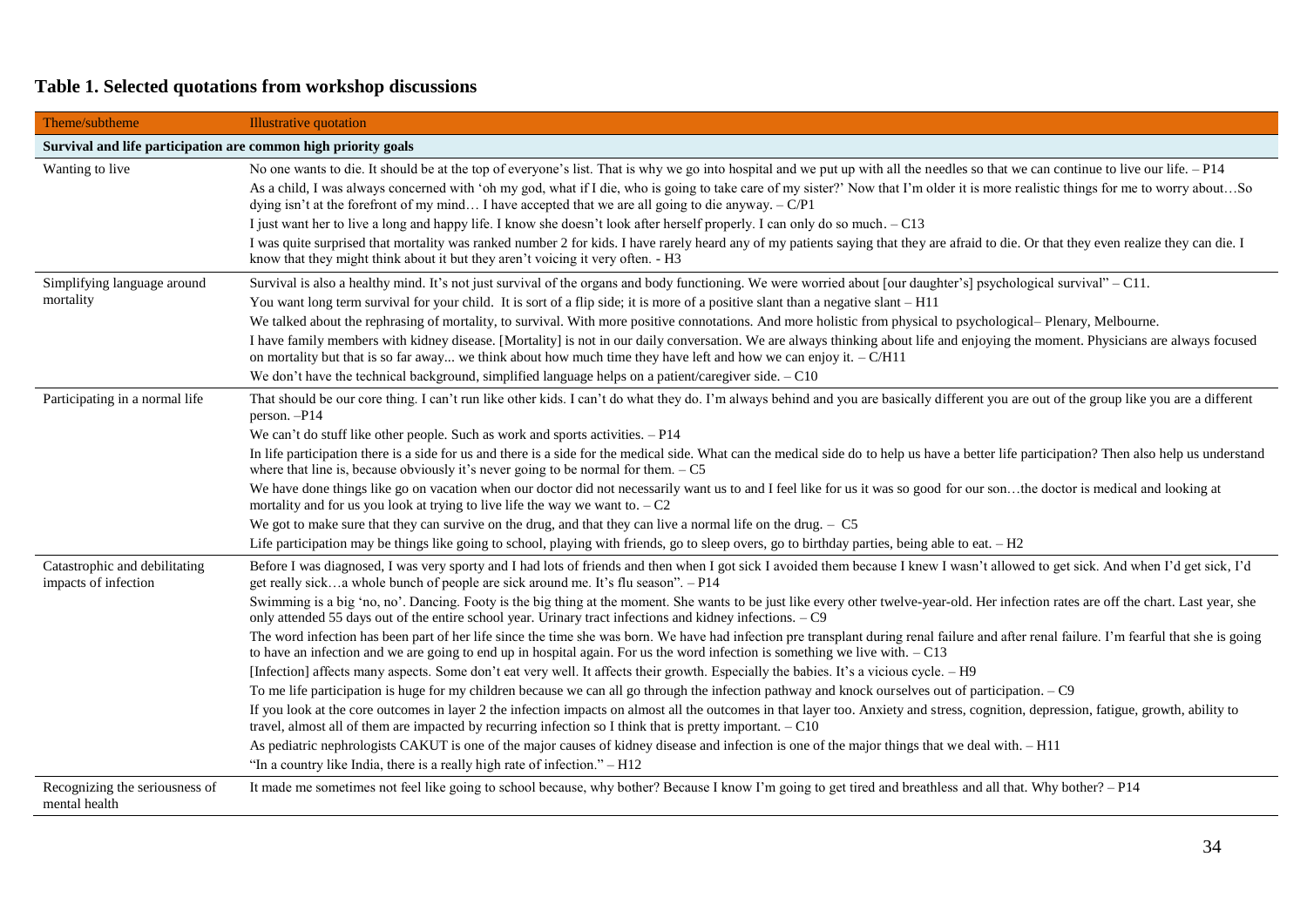|                                      | I do have terrible self-esteem and it's gotten slightly worse because now I have to worry about all these medications I have to take and they are really time sensitive for example we<br>are going to the beach, 'time to leave because he needs meds'. $- P7$                                                                                                                                                                                                                                                                                                     |
|--------------------------------------|---------------------------------------------------------------------------------------------------------------------------------------------------------------------------------------------------------------------------------------------------------------------------------------------------------------------------------------------------------------------------------------------------------------------------------------------------------------------------------------------------------------------------------------------------------------------|
|                                      | I worry about my friends, being bullied – P8                                                                                                                                                                                                                                                                                                                                                                                                                                                                                                                        |
|                                      | Self-esteem is important because it would affect the way they participate too. He doesn't smile with his teeth. He has low self-esteem. That is from medicine. And that is why we are<br>very interested in what his medicine does to him in the long term. - C10                                                                                                                                                                                                                                                                                                   |
|                                      | The emotional and psychological, we are suffering through what I would call PTSD from being in hospital. The pokes the prods, all the procedures. Of all the proceduresthat we<br>have to battle through now. So that is why I say we should maybe not be so quick to dismiss their views $-C2$                                                                                                                                                                                                                                                                     |
|                                      | The mental health aspect seems to be a really big thing in the adolescents that we look after and the adults you receive from us. So much anxiety. - H12                                                                                                                                                                                                                                                                                                                                                                                                            |
|                                      | It does impact on their participation in life. Depressed patients withdraw from the school $- H12$                                                                                                                                                                                                                                                                                                                                                                                                                                                                  |
| Supporting a patient-centered        | It should be normal to ask a patient, 'how do you feel you are doing at school?' Not the main premise of the entire study but it's important to ask questions. -P7                                                                                                                                                                                                                                                                                                                                                                                                  |
| approach                             | It is important because it translates those mortality and kidney function numbers into real life. It generalizes what is happening. This person had that treatment and this person was<br>able to do whatever to improve their life so I think it is pretty important for that reason. $- C13$                                                                                                                                                                                                                                                                      |
|                                      | It is sometimes hard to get at self-esteem exactly in a quick clinic visit. How you are feeling about yourself? It doesn't really come up in that way. Well if they come in and are like I<br>learnt these great things in school yesterday we kind of get a sense that they are doing well and participating. So, I always ask about life participation. I feel like as providers that is<br>how we are measuring that. $- H3$                                                                                                                                     |
| Capturing the whole child and family |                                                                                                                                                                                                                                                                                                                                                                                                                                                                                                                                                                     |
| Amplifying the child's voice         | I've been seeing my renal doctor since I was little and she doesn't want to believe that I'm changing as a person and that things that are important to me are changing. When I was<br>younger I would have said, itching, bone health, self-esteem would have been a big issue, but now that I'm older, I don't really care about it as much but she still insists that my<br>treatment has to revolve around that and mum agrees with her and they don't listen to me. It should be based around the patients' ideas because we're the ones dealing with it. - P7 |
|                                      | To throw out the opinions of others just because they are younger is not fair with what the patients inevitably have to endure. - Plenary, San Diego                                                                                                                                                                                                                                                                                                                                                                                                                |
| Relevance of kidney function and     | BP for us is vital because she goes very symptomatic with blood pressure issues. $-$ C9                                                                                                                                                                                                                                                                                                                                                                                                                                                                             |
| blood pressure to daily              | BP is really up there. You can tell so much from those little outcomes. CVD I haven't personally focused on, looked into or understood much about. - C9                                                                                                                                                                                                                                                                                                                                                                                                             |
| functioning                          | Hypertension is going to make the kidney disease worse and we need to preserve what kidney function she's got and keep on top of it. - C10                                                                                                                                                                                                                                                                                                                                                                                                                          |
|                                      | We tend to pay less attention to long term cardiovascular outcomes as pediatric nephrologists. On a day to day basis what we battle is BP. - H10                                                                                                                                                                                                                                                                                                                                                                                                                    |
|                                      | Kidney function certainly is important as a marker of where you are in terms of kidney disease towards dialysis and transplant and whether you need to start worrying about it or what<br>you need to implement. I would have thought that was pretty key at every phase. It dictates everything that you do. - H13                                                                                                                                                                                                                                                 |
|                                      | We have a whole lot of kids with kidney disease, with congenital conditions, renal dysplasia, who don't have hypertension at the beginning. - H9                                                                                                                                                                                                                                                                                                                                                                                                                    |
|                                      | For children, the key reasons why we worry about BP is a) that it can affect the kidney function and b) it can affect cardiovascular health. Therefore, I feel it is not an independent<br>outcome measure. - H10                                                                                                                                                                                                                                                                                                                                                   |
| Protecting the child's future        | BP isn't affecting us because we are taking tablets daily for the BP. I'm thinking heart health is more important. $-P14$                                                                                                                                                                                                                                                                                                                                                                                                                                           |
| health                               | I can deal with if he is the littlest kid. What's most important is what's absolutely the best, the best outcome for his transplant kidney to survive the longest. - C5                                                                                                                                                                                                                                                                                                                                                                                             |
|                                      | I saw blood pressure and I thought huh, that's because I'm talking to my patients all the time about blood pressure, blood pressure, blood pressure. But actually it's because I'm<br>worried about their heart disease in the future. Trying to protect their hearts. - H3                                                                                                                                                                                                                                                                                         |
|                                      | Providers think about kidney function, cardiovascular disease and mortality because we know that those are the things that are going to impact the duration of life of the patient. For a<br>lot of the younger children it is a more immediate thing. - H1                                                                                                                                                                                                                                                                                                         |
| Family impact                        | Other infections, also gastroenteritis, it escalates. It means coming to hospital when you don't need to. Spending money coming to hospital. For everyone, the patient, family,<br>extended family. - H9                                                                                                                                                                                                                                                                                                                                                            |
|                                      | Since it happened to my daughter at only six months old, so I guess more of a journey will be more for my wife and $I. -C1$                                                                                                                                                                                                                                                                                                                                                                                                                                         |
|                                      | If he goes to hospital, I miss work, and I'm thinking missing work, being away from my other child so that's huge. - C5                                                                                                                                                                                                                                                                                                                                                                                                                                             |
|                                      | It impacts on her sister. She gets jostled around because of doctor's appointments, or if we have to run her to the hospital because she has a fever. - C6                                                                                                                                                                                                                                                                                                                                                                                                          |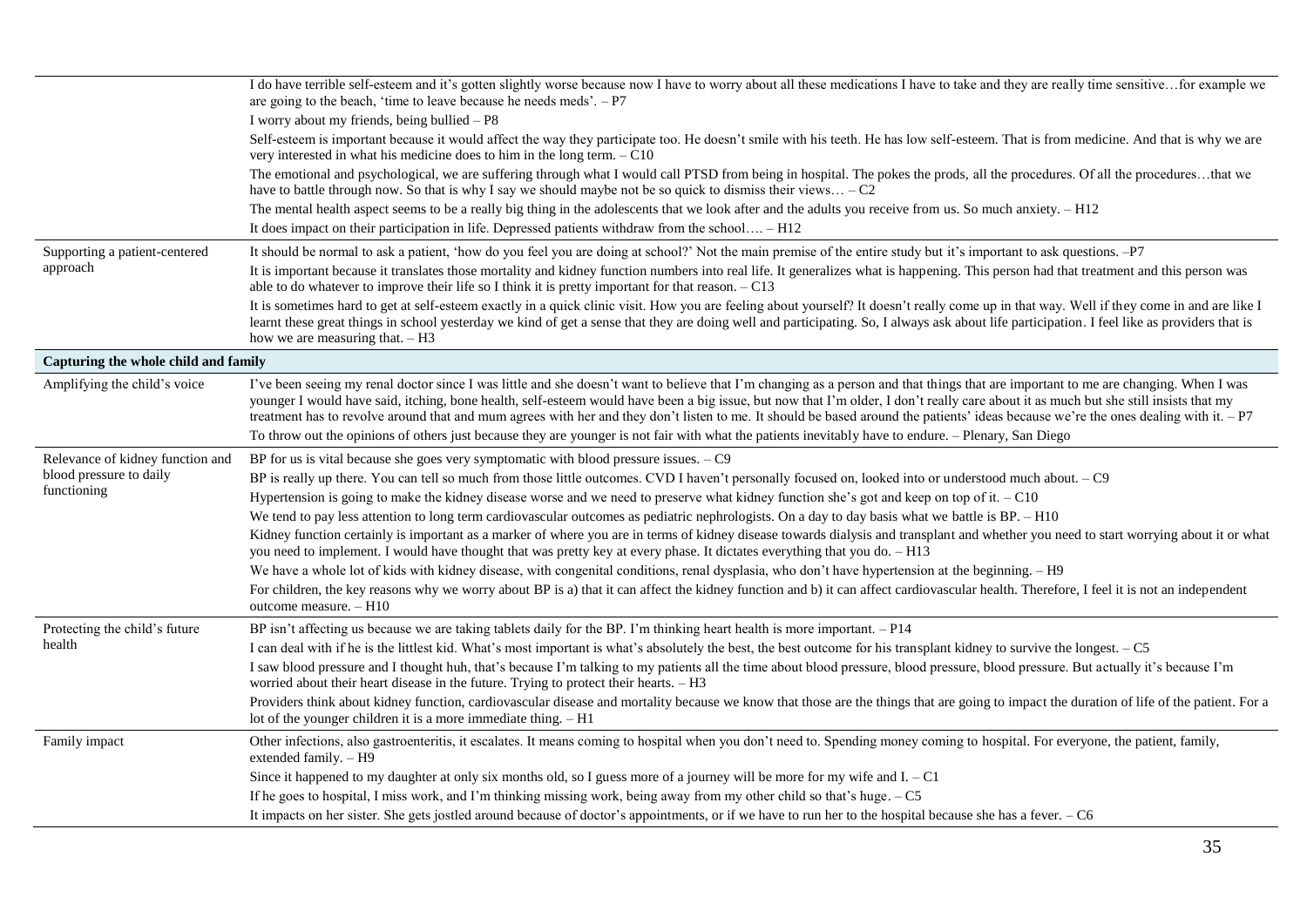| Broad relevance across the patient journey                               |                                                                                                                                                                                                                                                                                                                                                                         |  |
|--------------------------------------------------------------------------|-------------------------------------------------------------------------------------------------------------------------------------------------------------------------------------------------------------------------------------------------------------------------------------------------------------------------------------------------------------------------|--|
| Attuned to developmental                                                 | If you don't keep growing, it will be a very bad thing, if your mind doesn't keep growing, you can't really do much - P8                                                                                                                                                                                                                                                |  |
| changes                                                                  | More of the social, how successful are they, how many are getting accepted into college, how many are graduating high school, those successes in life – C6                                                                                                                                                                                                              |  |
|                                                                          | More research should be going into social outcomes, life outcomes, productivity in the world and in society, my son is 16, he struggles with life in general. - C4                                                                                                                                                                                                      |  |
|                                                                          | What is most important for my son is that he develops cognitively. Before he was born those were the types of questions, I would ask our nephrologist. How is he going to develop<br>cognitively as opposed to his peers going forward? And of these, what captures that? Is it life participation? $-C2$                                                               |  |
|                                                                          | When you are talking about children moving through adolescence. Some of those things become more critical in terms of their anxiety, stress, depression. - H10                                                                                                                                                                                                          |  |
| Identifying priorities relevant<br>across the stages of treatment        | Terms like life participation probably mean the same to all three groups but some of the other terms have different weighting depending on which of the three categories you belong<br>to. $-H13$                                                                                                                                                                       |  |
|                                                                          | A systems-based view of the journey. How do we smooth those rough spots out? And acknowledge that it's the same patient going through different parts of the journey and it's not a<br>transplant population, a dialysis population, its patients going through different phases. - H1                                                                                  |  |
|                                                                          | I wonder if there were a lot of patients on hemodialysis. With some exceptions, they are almost always the only ones complaining about itching. - H3                                                                                                                                                                                                                    |  |
| Requiring feasible and valid measures                                    |                                                                                                                                                                                                                                                                                                                                                                         |  |
| Complexities in measuring long-<br>term clinical outcomes in<br>children | BP is measured at every consultation and as they get older, they might start doing it at home and bringing it in, in a diary. It is of direct relevance to our clinical practice. Other<br>measures like ECHOs or cardiovascular mortality we don't do those all the time. - H12                                                                                        |  |
|                                                                          | What is CVD? If you ask me that? It's not easy in the young child to assess in a standardized way. If I do a study in small children, let's go for the hypertension first because this we<br>can monitor and it is the best surrogate. If it is older children, we can do other things. - H11                                                                           |  |
|                                                                          | Blood pressure might mean something else in the pediatric population. Especially in the setting of glomerular diseases. It might not really be long-term cardiovascular disease. It<br>might be short term active disease. - H1                                                                                                                                         |  |
| Needing validated measures for<br>life participation                     | They often talk about number of days they miss at school or work. They don't go out with friends they don't stay overnight at parties. They don't want to go out with a group of<br>friends without their mother or father because they are anxious. They might need to go home quickly. It's trying to get a sense of what is a comparison. It's not fool proof. - H10 |  |
|                                                                          | A lot of it is subjective and we can't ask a two-year-old. The number of days missed is objective. - H10                                                                                                                                                                                                                                                                |  |
|                                                                          | You could ask someone how much school they have missed because this is a combination of social development, cognitive development all these things. $-C2$                                                                                                                                                                                                               |  |
|                                                                          | Self-esteem, life participation and impact on family and friends. I automatically think about how that would be evaluated and measured. - H3                                                                                                                                                                                                                            |  |
| Capturing idiosyncrasies in life<br>participation                        | You should ask are you still able to do what you could do last year as opposed to this year? Has it gotten worse? Then you realize that person is going downhill. You need to pick that<br>person up and do something at the earlier stage. $- H12$                                                                                                                     |  |
|                                                                          | I don't know how we are going to measure it and it is going to be very subjective. One person's good life participation might not be another's. - H13                                                                                                                                                                                                                   |  |
|                                                                          | Asian parents are really protective of their children. They keep the children at home and that is normal for the family in Asia. In this culture [Western culture] this will be bad, but in<br>a conservative Asian family it is normal. So therefore, it is very hard to standardize the impact of the disease [on life participation] and use the same measure. - H1  |  |
| Avoiding burdens for participants                                        | That [mortality] would be very hard to capture in a pediatric study I would think because it would happen some years later. - H10                                                                                                                                                                                                                                       |  |
| and researchers                                                          | Should it be included in a trial that scientifically is not going to have an impact on infections. It is a burden on families to have that extra endpoint. - H13                                                                                                                                                                                                        |  |
|                                                                          | But if you don't have a core outcome are we going to run the risk of the opposite happening when it is not reported in trials when you do need to know it. - H13                                                                                                                                                                                                        |  |

H, health professional, P, patient, S, sibling, C, caregivers, number indicated is group ID (1-8 San Diego, 9-14 Melbourne)